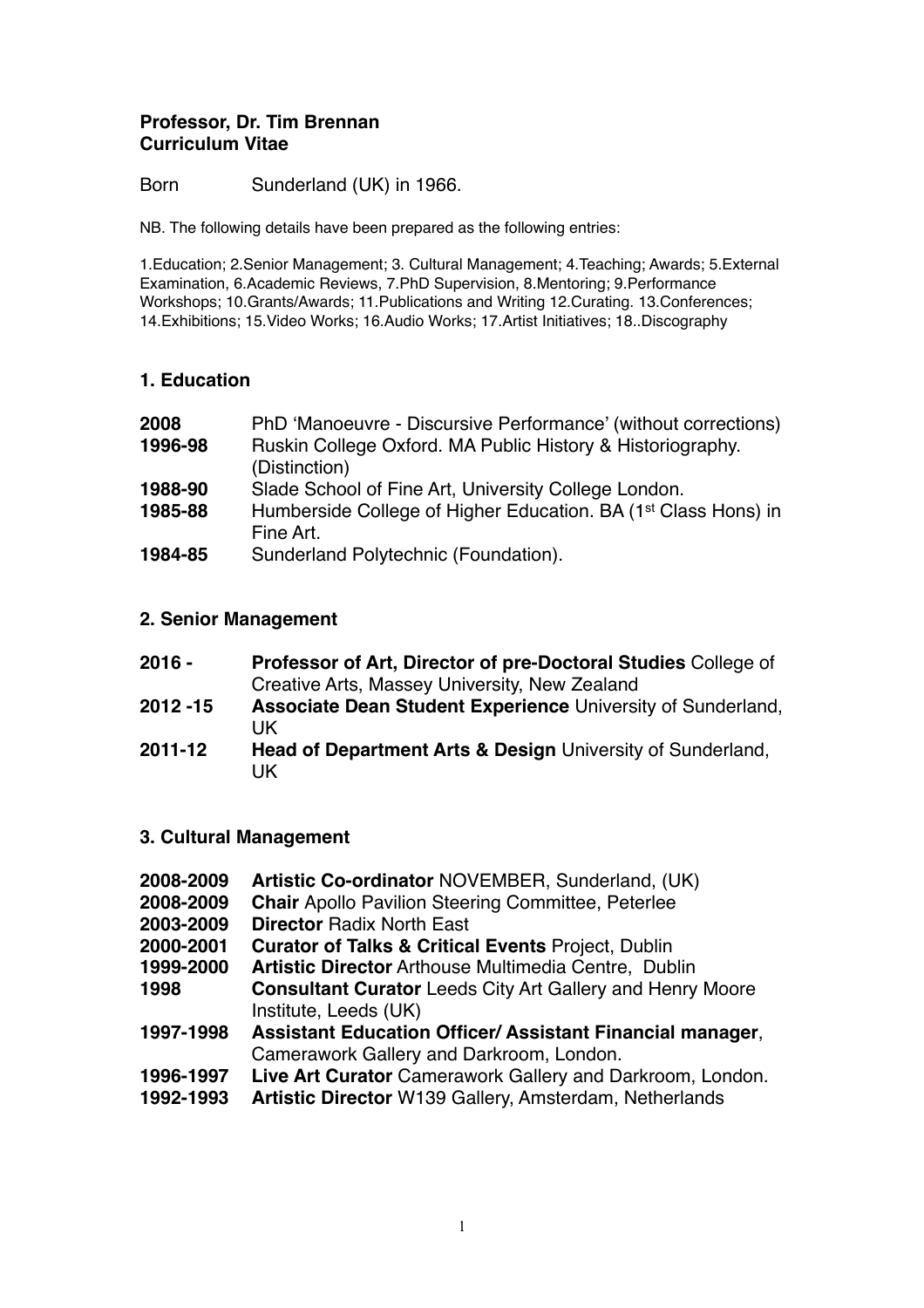# **4. Teaching**

- **2004-2009 Senior Lecturer** (FT), MA Photography; Fine Art; Programme Leader MA Curating; History of Art and Design; University of **Sunderland**
- **2007-2008 Consultant to Head of Art Department** (PT.2) Goldsmiths, University of London
- **2004-2007 Senior Lecturer** (PT.8), ; Programme Leader MA Curating MA Photography; Fine Art; foundation Art & Design; University of Sunderland
- **2001-2004 AHRB Fellow in Performing Arts Art & Design** University of **Sunderland**
- **1998-1999 Director** (PT.75) MA Fine Art Administration & Curatorship, Goldsmiths, University of London
- **1997-1998 Assistant Director** (PT.5, MA Fine Art Administration & Curatorship, Goldsmiths, University of London
- **1992-1995 Full time lecturer**, Visual Performance, Dartington College of Arts

BA Art in Social Context, Dartington College of Arts

**1989-2014 Visiting Lectures** to following HE. art departments: Goldsmiths; Winchester School of Art; Loughton College of Art (FE); Southend College; Central School of Speech and Drama; Leeds College of Art; Humberside College of Higher Education; Manchester Metropolitan University; Exeter school of Art; Dartington College of Arts; Brighton College of Art and Design, Chelsea School of Art.

# **5. External Examination**

- **2010-2014 BA Fine Art** York St. John University
- **2006-2010 MA Fashion Curation** London College of Fashion, University of the Arts, London

# **6. Academic Reviews**

- **2014 Foundation Diploma in Arts & Design Ofsted (awarded)** 'excellent')
- **2009 BA Arts and Design** programmes, University of Sunderland
- **2008 MA Journalism** Internal Validation Panel member, University of **Sunderland**
- **2004 MA Fashion Curation** External Validation Panel member, London College of Fashion, University of the Arts, London **MA Curating** Principal Internal Author, University of Sunderland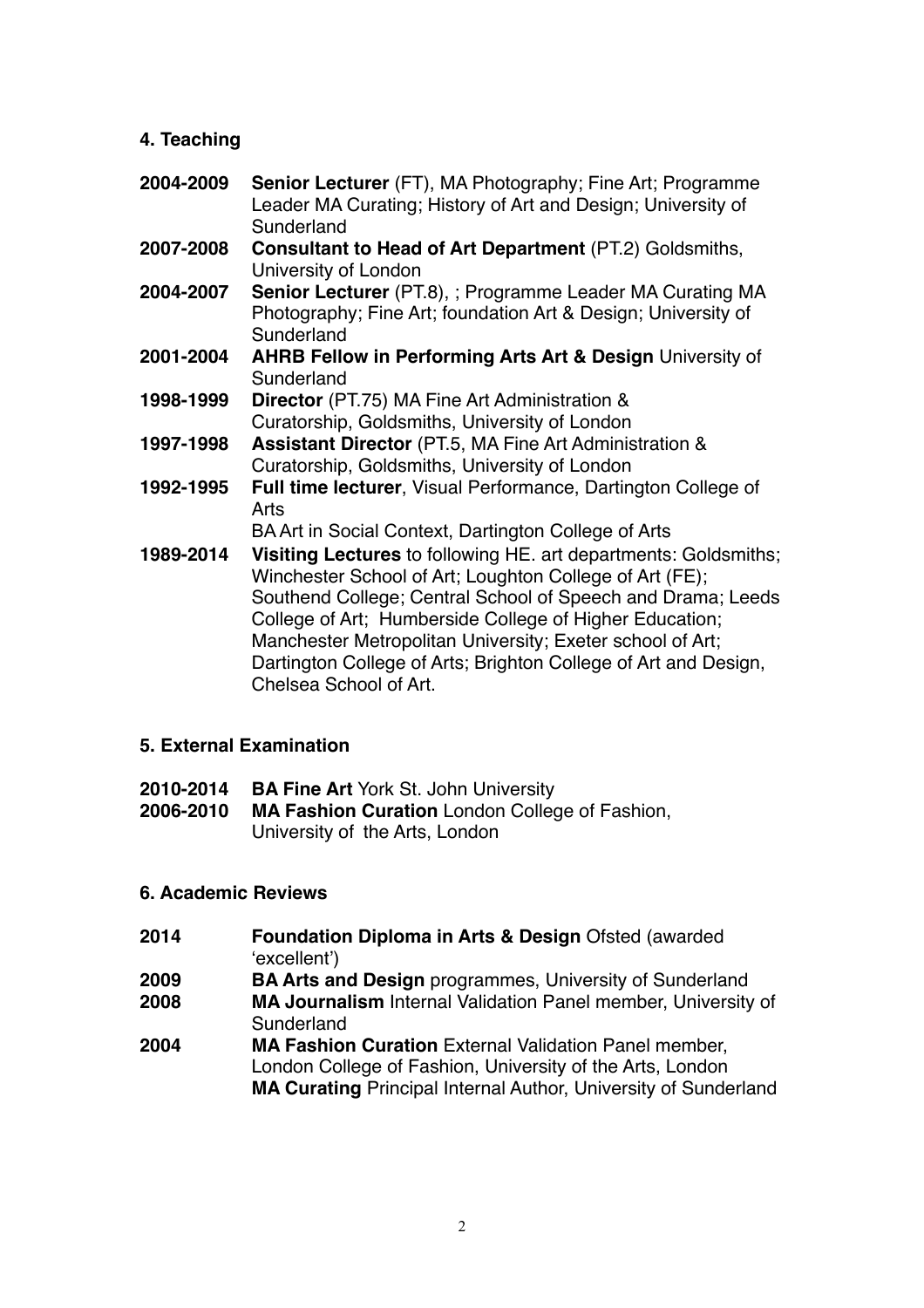# **7. PhD Supervision/Completions/Examinations**

## *PhD Supervision*

**2016 - Jess Richards** PhD by Practice, (Director of Studies) College of Creative Arts, Massey University, New Zealand. **Jill Sorenson** PhD by Practice, (Director of Studies) College of Creative Arts, Massey University, New Zealand.

# *PhD Completion*

**2015 David Cushway** Prof Doc (Supervisor), University of **Sunderland 2014 Kendra Leonard** (completion), PhD by Previous Published Work (Director of Studies), University of Sunderland **2010 Sarah Bennett** (completion), PhD by Practice (Supervisor), University of Plymouth **2009 Paris Petridis** (completion), PhD by Previous Published Work (Supervisor), University of Sunderland **2008 Ian Ground** (completion), PhD by Previous Published Work (Supervisor), University of Sunderland

## *PhD Examination*

| 2013 | Matthew Hearn (as internal examiner) PhD by Practice,              |
|------|--------------------------------------------------------------------|
|      | University of Sunderland                                           |
| 2012 | <b>Jeff Horsley (as external examiner)</b> PhD by Practice, London |
|      | College of Fashion.                                                |

**2016 Tim Barlow (as internal examiner)** PhD by Practice, College of Creative Arts, Massey University, New Zealand.

# **8. Mentoring**

| 2009      | The November Institute mentor to artists Sarah Rumis and<br>Jennie Brennan |
|-----------|----------------------------------------------------------------------------|
| 2006      | Arcadea The Development Agency for Art, Culture and                        |
|           | <b>Disability Equality Mentor to artist Ceiteach Michl Marschl</b>         |
| 2005      | <b>Cultural Partnerships</b> mentor to artist Michele Allen                |
| 2002-2003 | <b>Durham University, GLEAM Mentor to Paul Moss in business</b>            |
|           | start-up of Workplace Gallery, Gateshead, UK)                              |

# **9. Performance Workshops**

- **2007 Loco-description** Spacex Gallery, Exeter
- **1997 Impossible Teaching Pack** Camerawork, London (UK)
- **1994 This House** Arnolfini, Bristol (UK)
- **1993 24 Hour Lab** Dartington College of Arts (UK) **Pain** Dartington College of Arts (UK)
- **Lighthouse** Dartington College of Arts (UK)
- **1992 Kill Your Pillow** [with Ulay], W139 gallery, Amsterdam, (Neths)
- **1987 Photoaction** Posterngate Gallery, Hull (UK)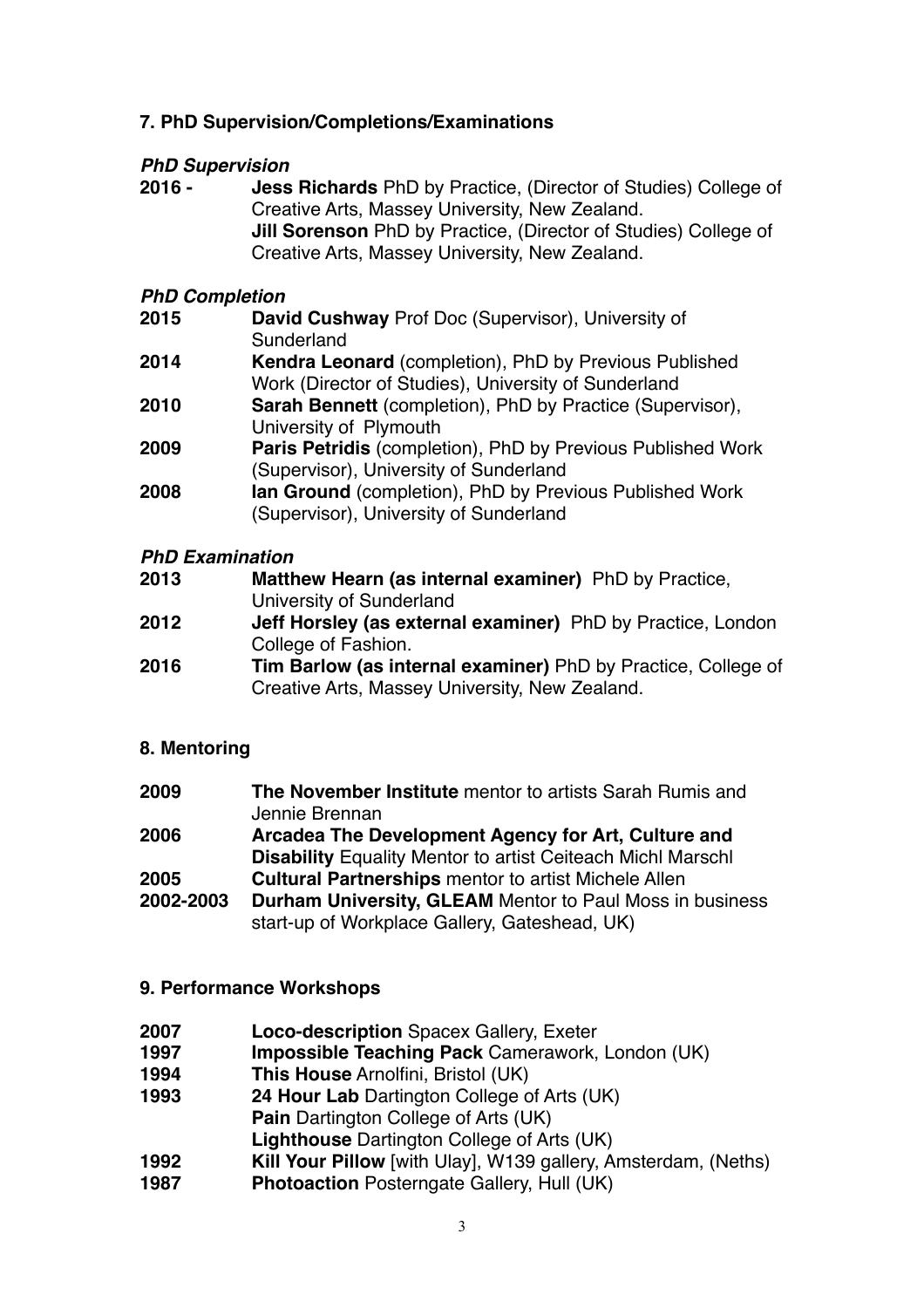## **10. Grants/Awards**

| 2008 | <b>Shortlist award Northern Art Prize</b>                      |
|------|----------------------------------------------------------------|
|      | <b>Commission Award Arts Council of England</b>                |
|      | Honorary Fellowship University of Wales Newport                |
|      | For research into Mass Observation Archive and production of   |
|      | exhibition and publication: 'English Anxieties'                |
| 2007 | <b>Community Champions Award Scarman Trust</b>                 |
|      | For research into socially engaged art practice in Sunderland, |
|      | (UK)                                                           |
| 2006 | <b>Grants to Individual Artists Arts Council England</b>       |
|      | <b>Artists Award Elephant Trust</b>                            |
|      | For production and exhibition of 'The NORTH'                   |
| 2003 | <b>Grants to Individual Artists Arts Council England</b>       |
|      | Enabling the collaborative project Radix NE                    |
| 2001 | <b>Creative and Performing Arts 3 Year Fellowship AHRB</b>     |
|      | Enabling numerous academic and artistic outputs                |
| 1998 | Project Award Barry Amiel and Norman Melburn Trust.            |
|      | For the production of the publication 'Manifest'               |
| 1989 | The Duveen Scholarship University College London               |
|      | <b>Travel Award British Council</b>                            |
|      | Towards research and exhibition in Norway and Lapland          |
| 1997 | <b>A4E Express National Lottery</b>                            |
|      | Enabling the establishment of Deliverance Records              |
| 1993 | <b>New Collaborations Arts Council England</b>                 |
|      | For the production of the publication 'Monograph'              |
| 1992 | <b>Travel Award British Council.</b>                           |
|      | Towards research and performance in Canada                     |
| 1991 | <b>European Pepiniere for Young Artists Eurocreation</b>       |
|      | Enabling an 8 month residency in Nord-pas-de-Calais, France    |

# **11. Publications and Writing**

Brennan, T. (2016). 'A Field', English: Journal of the English Association. Oxford University Press Brennan, T. (2016). 'Her Behind Him'. The Goose: Journal of Arts, Literature and Culture in Canada. Brennan, T. (2014). 'Kill Your Pillow' in Locke, L et al. Passport to Pimlico: May [Day Art Day . http://issuu.com/lanalocke/docs/](http://issuu.com/lanalocke/docs/passport_to_pimlico_by_lana_locke__) passport to pimlico by lana locke Brennan, T. (2014). 'Of Commune And Community' in Brisley, S et al. Stuart Brisley: The Peterlee Project 1976-1977 . Museum of Ordure/Antipyrine. Brennan, T et al. (2011). Vedute Manoeuvre. York: information as material Brennan, T et al. (2011). Enchiridion. York: information as material York.

Brennan, T et al. (2009). English Anxieties. Brighton: Photoworks/Ffotogallery Brennan, T et al. (2007). The NORTH. Sunderland: NGCA.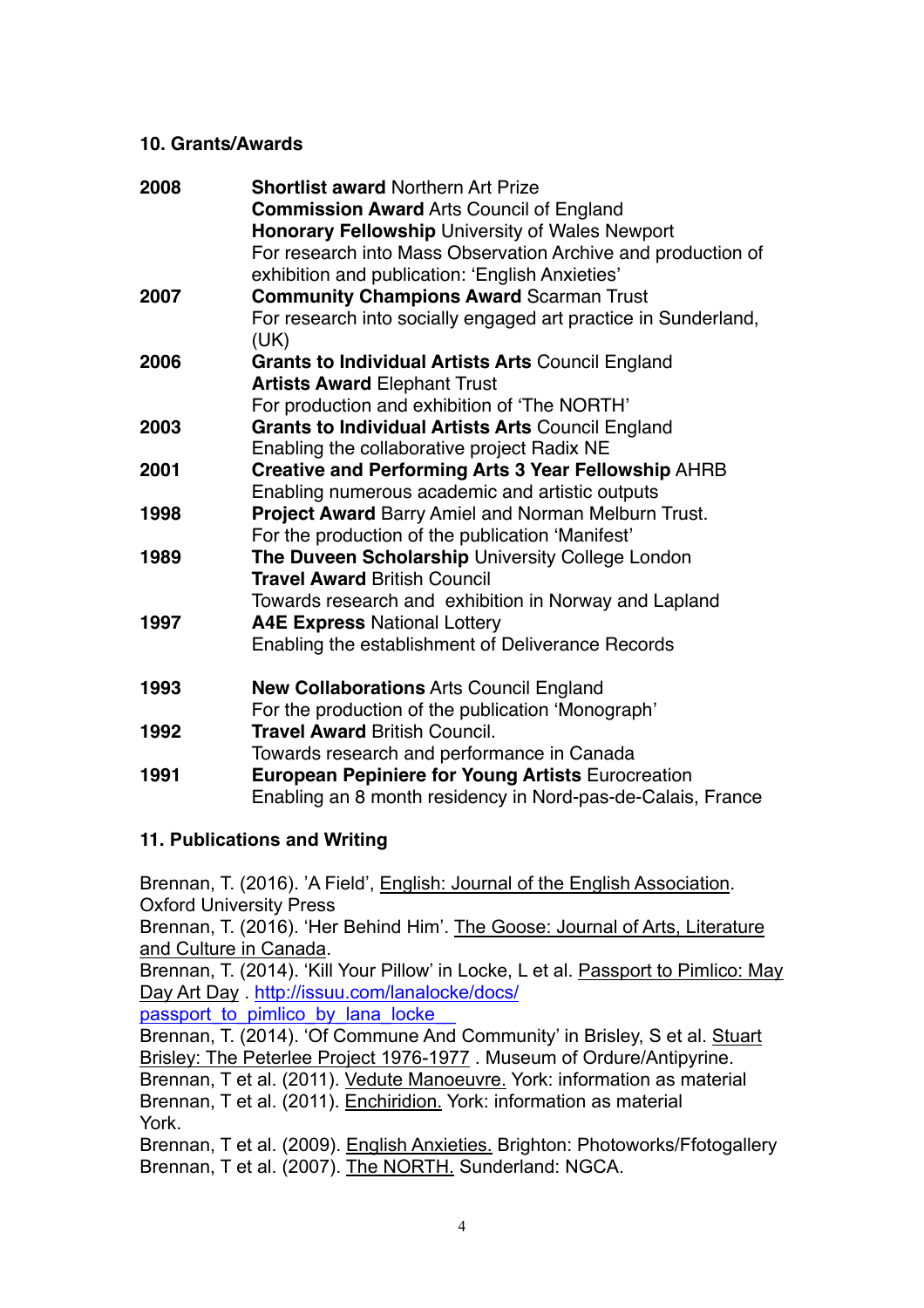Brennan, T., Brannagan, D. (2005) 'The Double Silent' in ed. Hutchinson, M. There is Always an Alternative London: Temporary/Contemporary.

Brennan, T et al. (2005). Codex : Crusade. Sunderland: Art Editions North. Brennan, T. (2005). 'Mercator Manoeuvre' in Cultural Geographies. 12 (4). Brennan, T et al. (2005). Belgrade Studiorum. Belgrade: Museum of Contemporary Belgrade/Pedagogic Museum Belgrade.

Brennan, T. (2004). thefictionofstrangers London: Hayward Hayward Gallery. Brennan, T. (2003). 'Vive l'indifference!' in ed. Vincent, M. Conversation Pieces : Pavel Buchler Manchester: i3.

Brennan, T. (2003). The Curationist Manifesto information as material, York. Brennan, T. (2003). Museum of Angels: A Guide to the Winged Creatures in the British Museum. London: Gli Ori.

Brennan, T. (2002). 'Curationism: The Nu-Curator as Performer' in Morris, S. Interpretation Vol 2 information as material, York,

Brennan, T. (2002). 'Curationism: The Nu-Curator as Performer' in ed. Wade, G. Strike Alberta Press, London.

Brennan, T. (2001). Manoeuvre Discursive Performance in Architectural Design. 17 (3) pp. 48-51.

Brennan, T (2001). Ligne de Foi. Staffordshire County Council: Semiographics.

Brennan, T (2000). Manoeuvres. In**:** Biggs, B et al. (eds.). Independent Practices. Liverpool: Saffron Books.

Brennan, T. (2000) 'Dances With Wolves' in Eichelmann, V., Faiers, J., Rust, R. "Do you really want it that much?"…"More!" Ursula Blickle Stiftung,

Kraichtal, Germany

Watkins, J. et al (2000). As It Is Ikon Gallery, Birmingham

Eds. Cox, G., Hollands, H., De Rijke, V. (1999) The Impossibility of Art Education London: Camerawords

Brennan, T. (1999). 'Sleepwalking (1)' in eds. J. Burton., A. Marsh, Radiator no.1

Brennan, T. (1999). 'Sleepwalking (2)' in eds. J. Burton., A. Marsh, Radiator no.2

Brennan, T et al. (1999) Manifest London: Working Press

Hand, J., Gange, J. (1999). Monograph: Tim Brennan York: information as material.

Brennan, T et al. (1998). Guidebook: Three manoeuvres in London E1/E2. London: Camerawords

Brennan, T. (1998). Lines of Desire. Leeds: Henry Moore Institute.

Brennan, T et al. (1998). Prospectus. Surrey County Council: Norbury Park/ Mole Valley Gap.

Brennan, T. (1996). 'Friern - A Common Treasury' in History Workshop Journal no.41

Brennan, T. (1995). 'Fortress Europe no.81' in Versus no.4.

Brennan, T. (1993). 'Fortress Europe No.59' in Gravel, C., Pelletier, S.,

Robertson, C., Durand, G.S. Interzone Festival d'In(ter)vention 7 Éditions Intervention, Quebec

Brennan, T et al. (1992) Fortress Europe nos 11-42 Centre Regionale de la Photographie, Nord - Pas-de-Calais.

Brennan, T et al. (1992) 'In Transit' in Artist Newsletter 12/92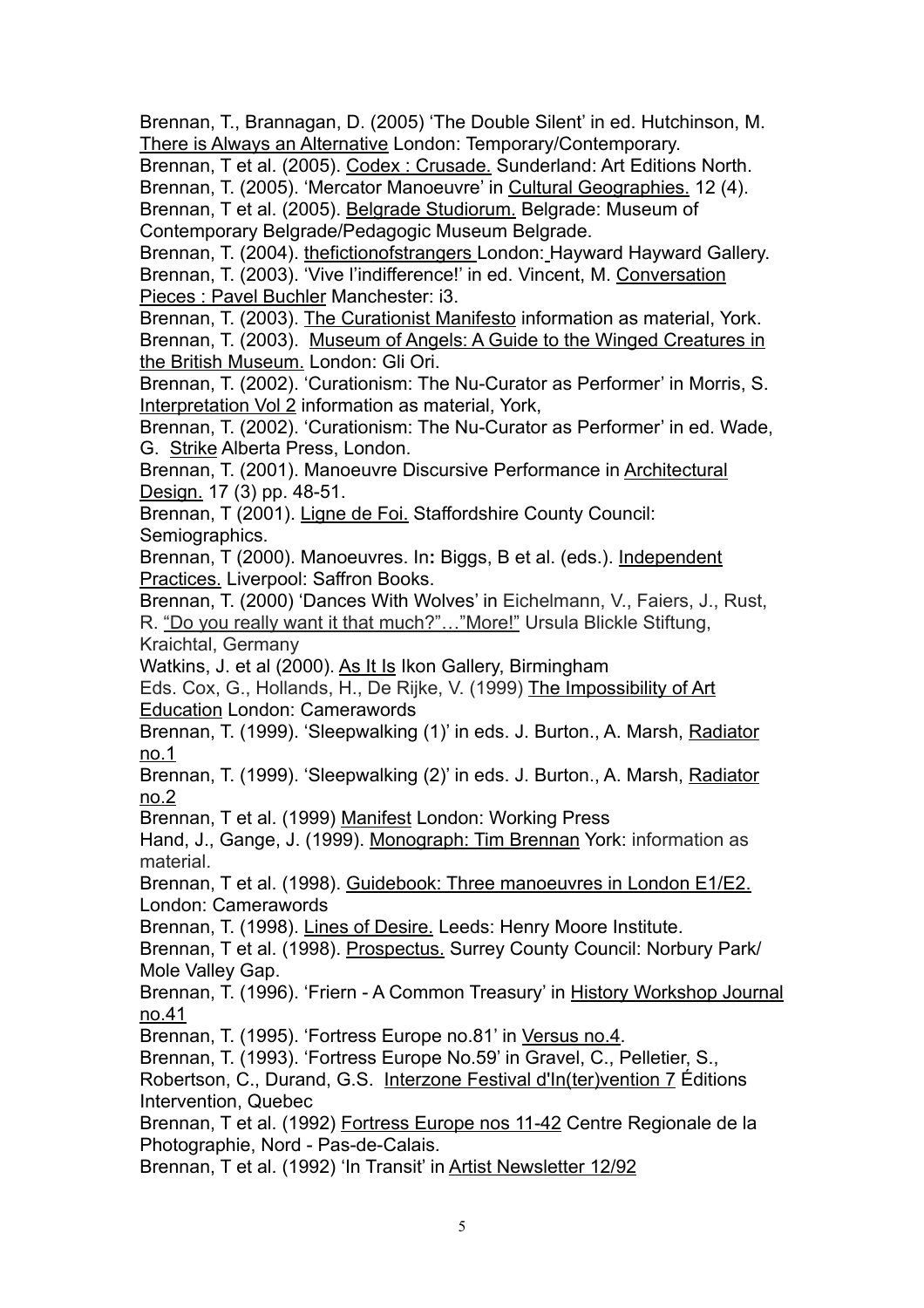Brennan, T. (1990). 'Ourselves Alone' in Esche, C et al. Post Morality Cambridge: Cambridge Darkroom & Kettles Yard

Brennan, T., Dyson, G. (1990) 'The State Welfare Project' in Artist Newsletter Brennan, T., Dyson, G. (1990) 'Obleute' in Lapuks, M. Winfall '89: The Bunker Sculpture Project in Bremen. The Documentation Girzig u. Gottschalk

Brennan, T. (1990). 'Fortress Europe no.9' in VIP Film 8. Berlin, Germany Brennan, T et al. (1990) Fortress Europe Centre Ville, Bethune, Nord - Pasde-Calais.

Brennan, T. (1990) 'Fortress Europe no.7' in de Jong, N. et al Oceaan 1989-90 Arnhem: Oceaan

Brennan, T. (1990). 'Tim Brennan' in eds. Robert Ayers, R., Butler, D. Live Art Newcastle, A.N. Publications

Gaskell, I. & Brennan, T. (1990) 'In Conversation with Tim Brennan' in Performance no. 60

Brennan, T. (1988). 'Mind The Gap: performance teaching in Colleges' in Performance no.56/57

Brennan, T. (1988). "An Account of Stuart Brisley's Work: 'Bourgeois Manners no.2. Brute Force and Bloody lgnorance'" in The Video Guide. Newcastle: Projects UK.

Brennan, T. (1988). 'The Cenotaph Proiect - Class of Rulers' in Variant no.5 Brennan, T. (1988). 'Taut' in Eds. Milican, N. et al. National Review of Live Art Third Eye Centre, Glasgow

# **12. Curating**

**2009** as Curator with Sarah Rumis of NOVEMBER, Sunderland, UK:

Selected artists:

**Your So Vain You Probably Think This Show is About You** Sarah Rumis, Jennie Brennan **Late Portrait** Elizabeth Tate

**2000-2002** as Curator of Talks & Critical Events, Project, Dublin:

**Celtic Tiger – First Animal To Die** symposium **Critical Clubbing** social networked discussion group **Speed Limits** seminar **Seven Days For New Thinking** symposium. Speakers included: Roeland van Elsen (sustainable architecture); Museum in Progress (Contemporary Art); Vici-Wreford Sinnott (Community Theatre) Paddy McCoey (Community Theatre); Globalise Resistance; Sustainable Ireland; Mountjoy Prison; Pavee Point Travellers Movement Centre; Refugee Council; Saskia Sassen (Theatre); Age and Opportunity, University College Dublin, Focus Point, Pavee Point; Conor McGarrigle (Artist); The Village (Theatre) **Roman Vasseur '500lbs of Common Earth** curated exhibition & artist's seminar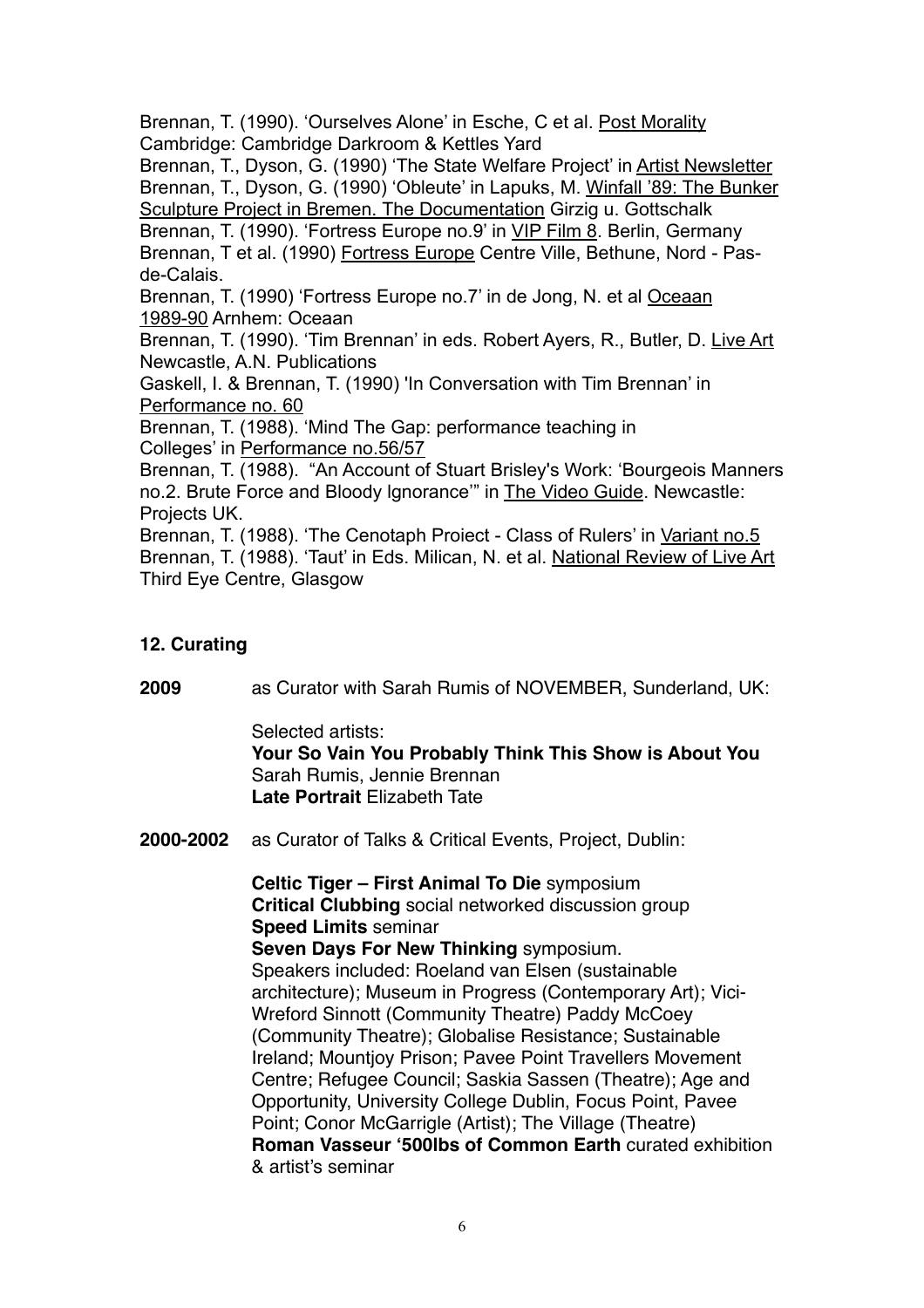**A Discourse on Greed & Grace** seminar. Speakers included: Declan McGonagle **Not The MA in Curating** education project **Arcades Project Reading Group** Damian Brennan; Sinead O'Connor, **Stuart Brisley Convergence Festival** Speakers included: Peter Sheridan; Medb Ruane; Zygmunt Baumann. **Bealtaine Festival Mark Tribe** artist's seminar **Howard Barker** in Conversation **Edward Bond** in Conversation **Patrick Healy** in Conversation **James Gleick** Lecture **Television Club** chaired by Mick Wilson

**1999-2000** as Artistic Director, Arthouse Multimedia Centre, Dublin:

#### **Sound Installation**

selected artist: Brian Eno

#### **Three Decades Three works**

selected artist: Kevin Atherton

#### **Inconsistency II** selected artists:

Mick Wilson, Ian Whittlesea, Grace Weir, Alex Walsh, Walker & Walker, Ronan McCrea, Caroline McCarthy, Marysia Lewandowska, Andrew Grassie, Mark Dickenson, Neil Cummings, Martin Creed, Roderick Buchanan, David Blamey

### **297x294** selected artists:

Shaun Ashton, David Blamey, Martin Clark, Matthew Higgs, Janice Kerbel, Doris Kroth, Nikolaj Bendix Skyum Larson, Jasper Joseph-Lester, Jeremy Millar, Alan Murray, David Musgrave, Errol Perkins, Elizabeth Price, Karin Ruggaber, Stuart Taylor, Matthew Thompson, Mark Titchner, Christopher Warmington, Ian Whittlesea, Marcus Vater

#### **'Do You Really Want It That Much?'-'…More!'**  selected artists:

Johnathan Faiers, Roland Rust, Volker Eichelmann

### **Voices From Erewyreve** selected artist:

Stuart Brisley

**Skipper** selected artist: Daniel Figgis

### **Things We Do – OutArt 2000** selected artists: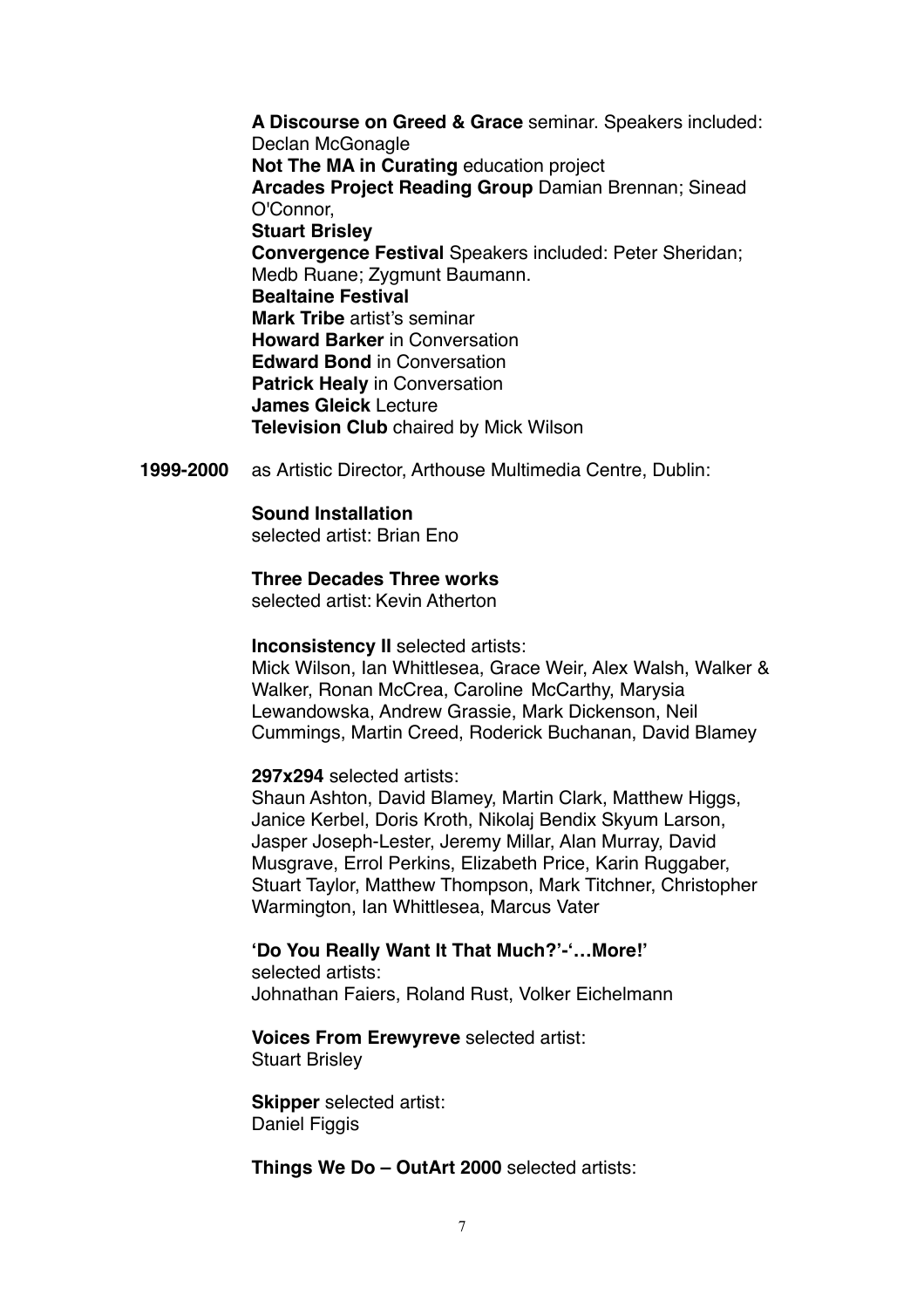Garret Barry, Phil Collins, Pierre Yves Coulin, Nuno Alexander Ferreira, Andrew Fox, Fiona Mulholland, Deidre A. Power, Nairn Scott, Kaye Shumack

#### **Nightclubbing** selected artists:

Dead Boys, Blondie, Talking Heads, Dead Kennedys, Heartbreakers, Offs, Lounge Lizards, Stilettos, Richard Hell, Voidoids, Ravelons, Iggy Pop, Levi & The Rockets, John Cale, DNA, Bush Tetras, Pylon, Strange Party, Suburbs & Ballistic Kisses, Teenage Jesus & The Jerks, Contortions, James 'Blood' Ulmer, Sun Ra, Go-Go's, Suicide, Strange Party, Kid Creole & The Coconuts, Raybeats, Buzz & The Flyers, Max Blagg & The Outsets, Bad Brains, Cheetah, Chrome & The Casualties

**Sequent** selected artist:

Cliona Harmey

### **Portlaoise/Portulice**

selected artists from Prisons in Ireland and Poland

**Abode** selected artist: Paul Murhaghan

**Sentience** selected artists: Stuart Brisley, Grace Weir, Saoirse Higgins

**Virtual Urban** selected artists: Aisling O'Beirn & Marjetica Potrc

**1998** as Consultant Curator, Leeds City Art Gallery and Henry Moore Institute, Leeds (UK)

# **Lines of Desire**

Selected artists:

Pauline Vazelay, Tessa Robbins, Alison Wilding, Barabara Hepworth, Hamo Thornycroft, Richard Long, Robert Morris, Michael Sandle, Tony Cragg, Stephen Cox, Barry Flannagan, Jacob Epstein, Tait Mackenzie, Gaudier-Brzeska, Glynn Williams, Eric Gill, Henry Moore, Anthony Gormley, Kuhne Beveridge, Ivan Mestrovic, Uli Nimptsch, Joseph Beuys

**1996-97** as Live Art Curator, Camerawork, London (UK):

**Dislocation** socially engaged site-related project at former Friern Barnet Hospital with MIND in Camden, ex-clients, psychotherapists, social historians and the public.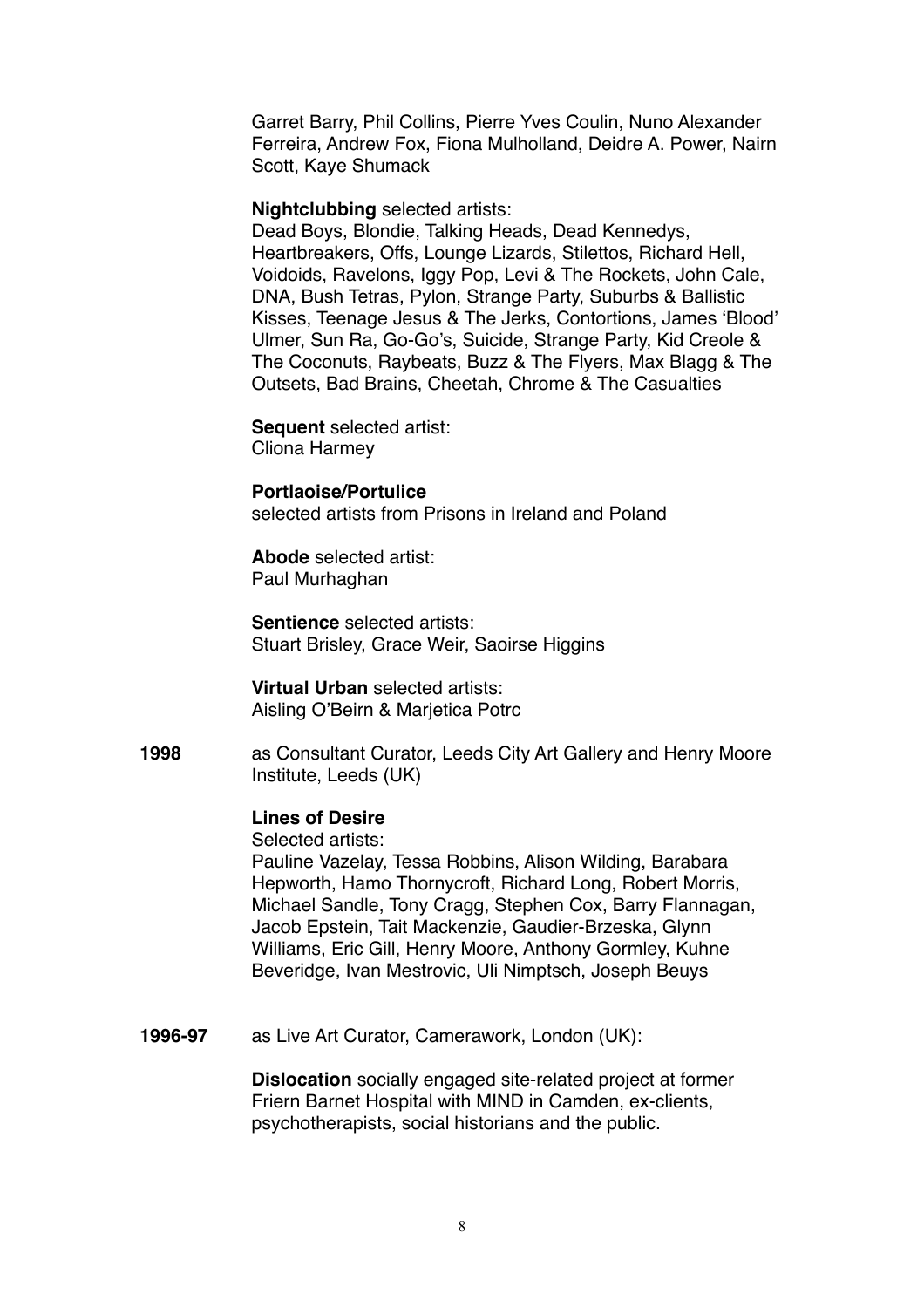**In Sanitorium** organiser and convener of a symposium involving contribution from artists, psychoanalyst (Prof. Bernard Bergoyne), and social historians.

**Orlan** symposium surrounding the Orlan exhibition: 'This is My Body… This is My Software (Ceci est mon corps… Ceci est mon logiciel)'

**Guidebook** my own performance and publication outlining 3 manoeuvres in East London

**The Impossibility of Art Education** schools workshops publication with Howard Hollands, Geoff Cox and Victoria de **Rijke** 

**By-Products** video screenings of performance artists Stuart Brisley, Stellarc, Bonnie Sherk, Carolee Schneemann, Paul McCarthy, Chris Burden, Dennis Oppenheim, Vito Acconci, Marina Abramovic, Gillian Dyson, Smith & Stewart, John Wood & Paul Harrison, Ann Whitehurst.

**1992-93** as Artistic Director of W139 Gallery, Amsterdam, Netherlands:

### **Centrale 4 - In Transit**

Selected artists:

Dave Beech, Mark Hutchinson, Gareth James, Alison Marchant, Ulay, Maria Cook, Gillian Dyson, Dean Brannagan, Simon Drury.

### **13. Conferences**

| 2009 | <b>Northerness Northumbria University</b>                        |
|------|------------------------------------------------------------------|
| 2008 | <b>ROAM</b> Loughborough University                              |
|      | Arts, Spatialization and Memory I.C.I.A, Bath University         |
| 2002 | A Weave Raphael Samuel's London' Bishopsgate Institute,          |
|      | London (UK)                                                      |
| 2000 | <b>On Practice</b> (paper) Manchester Metropolitan University    |
|      | <b>Manifest: Reframing False Consciousness (paper)</b>           |
|      | 'Consciousness Reframed'University of wales College Newport      |
| 1999 | <b>Rambling Arnolfini, Bristol</b>                               |
|      | www.goldwalk.ac.uk 'Living in a Material World', Coventry        |
|      | School of Art                                                    |
| 1998 | <b>Creative Curating (paper) 'Pepinieres, Jeune Artistes</b>     |
|      | Europeenes' Paris, France                                        |
|      | The Impossibility of Art Education (paper) 'Material Histories', |
|      | <b>Middlesex University</b>                                      |
|      | <b>Discursive Performance</b> (paper) 'Writing and Making',      |
|      | <b>Plymouth University, Exeter</b>                               |
|      |                                                                  |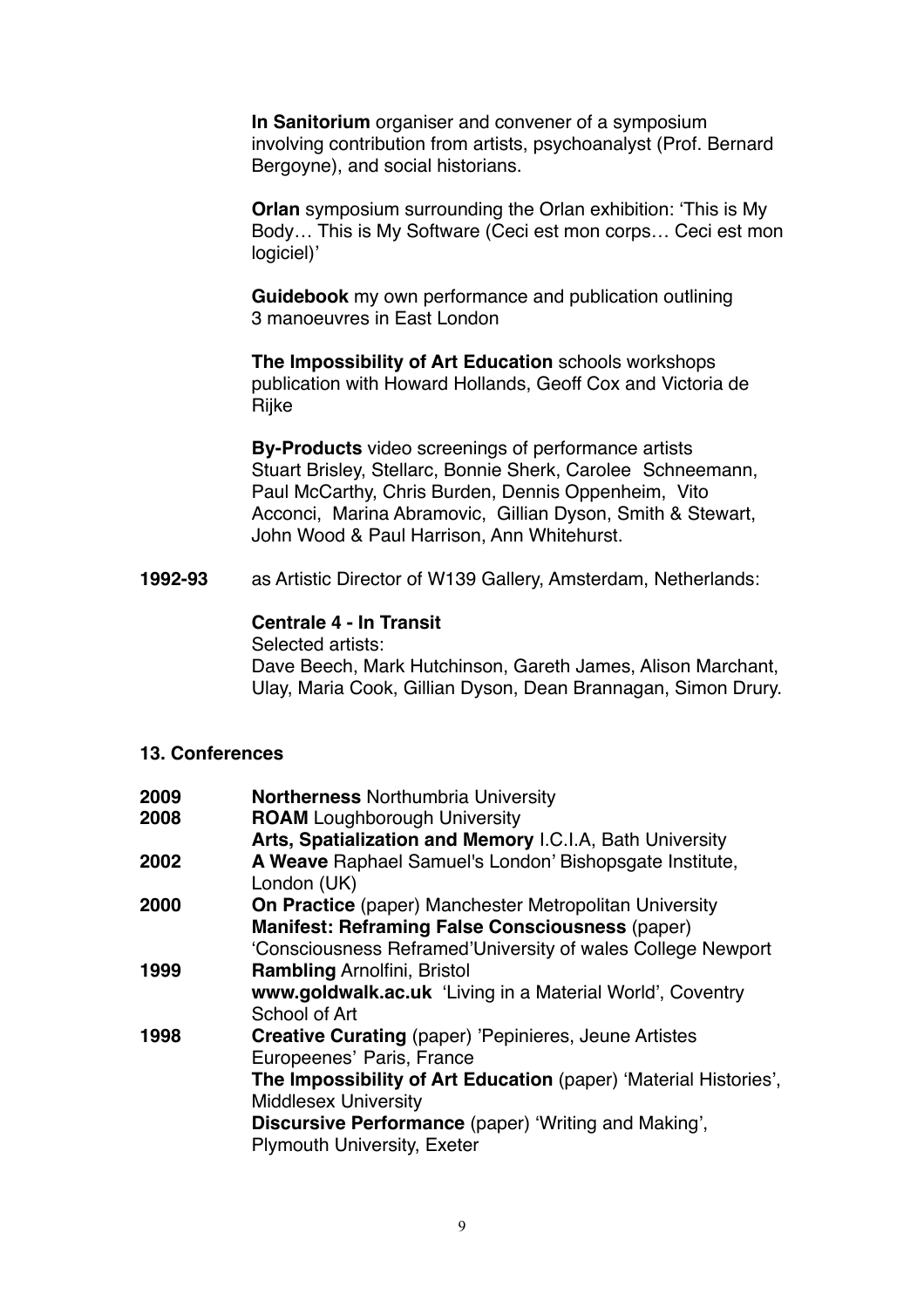# **14. Exhibitions**

N.B. The following entry reads from left to right as follows: date (in bold); title of work (in bold); form (this has been modified where necessary to differentiate between various contemporary methods e.g. 'photo-work' incorporates the aspect of installation into its category as opposed to 'photograph(s)' which infers a conventional approach. 'Manoeuvre' is a particular live format which has been developed by the artist and differs significantly from received notions of 'performance' art); title of exhibition; location; country.

| 2016 | 'We Are Not Dead' sound work (as Gruppen with Dean<br>Brannagan), 'Casual Listening', Asc studio 48, London, UK<br>'We Are Not Dead' performance, 'We Are Not Dead', Caughley<br>Gallery, Wellington, New Zealand<br><b>Crusade</b> solo exhibition, 'Meanwhile What About Socialism' AV<br>Festival, Vane, Newcastle upon Tyne<br>Red Shoe Diary #4 solo exhibition, 'Meanwhile What About<br>Socialism' AV Festival, Vane, Newcastle upon Tyne<br>Ex Libris installation, Sunderland City Library, Northern Gallery<br>of Contemporary Art, Sunderland                                                                                    |
|------|---------------------------------------------------------------------------------------------------------------------------------------------------------------------------------------------------------------------------------------------------------------------------------------------------------------------------------------------------------------------------------------------------------------------------------------------------------------------------------------------------------------------------------------------------------------------------------------------------------------------------------------------|
| 2015 | <b>Fortress Europe no.82</b> text installation, 'Happiness is a New<br>Idea', Northern Gallery of Contemporary Art, Sunderland                                                                                                                                                                                                                                                                                                                                                                                                                                                                                                              |
| 2014 | Fortress Europe nos. 11-42 photographic works, FNAC,<br>Dunkerque (France)<br>Mass Observation Manoeuvre Chelsea School of Art/Tate<br><b>Britain</b><br><b>Dreadmill</b> manoeuvre, 100 kilometres in 24hrs<br><b>Mendicant Manoeuvre Sunderland</b><br>Kill Your Pillow II manoeuvre, 'Passport to Pimlico', London                                                                                                                                                                                                                                                                                                                       |
| 2013 | <b>iAmbic Pedometer - Ur Manoeuvre Video, "Their Colours and</b><br>Their Forms': Artist's Responses to Wordsworth", Wordsworth<br>Trust, Dove Cottage, Ambleside<br>iAmbic Pedometer - Ur Manoeuvre Video, and Vedute<br>Manoeuvre, publication/wall-piece, 'Walk On - 40 years of Art<br>Walking', Pitzhanger Manor House Gallery London, Northern<br>Gallery of Contemporary Art, MAC Birmingham, The Atkinson<br>Southport, Plymouth City Museum & Art Gallery<br>Roman Runner: Limes Germanicus I manoeuvre, Trans-<br>Holland<br>The Last Object Sculpture, 'Objects Are Everything', Priestman<br>Gallery, University of Sunderland. |
| 2012 | <b>Campus Trails</b> Mobile App and DIMPLE cross Platform<br>itinerary, Sunderland (UK)<br>Gala Manoeuvres manoeuvre, Brass Festival/Durham City Arts<br>Durham (UK)<br><b>After Aberdeen</b> manoeuvre, 'Festival of Walking', University of<br>Aberdeen                                                                                                                                                                                                                                                                                                                                                                                   |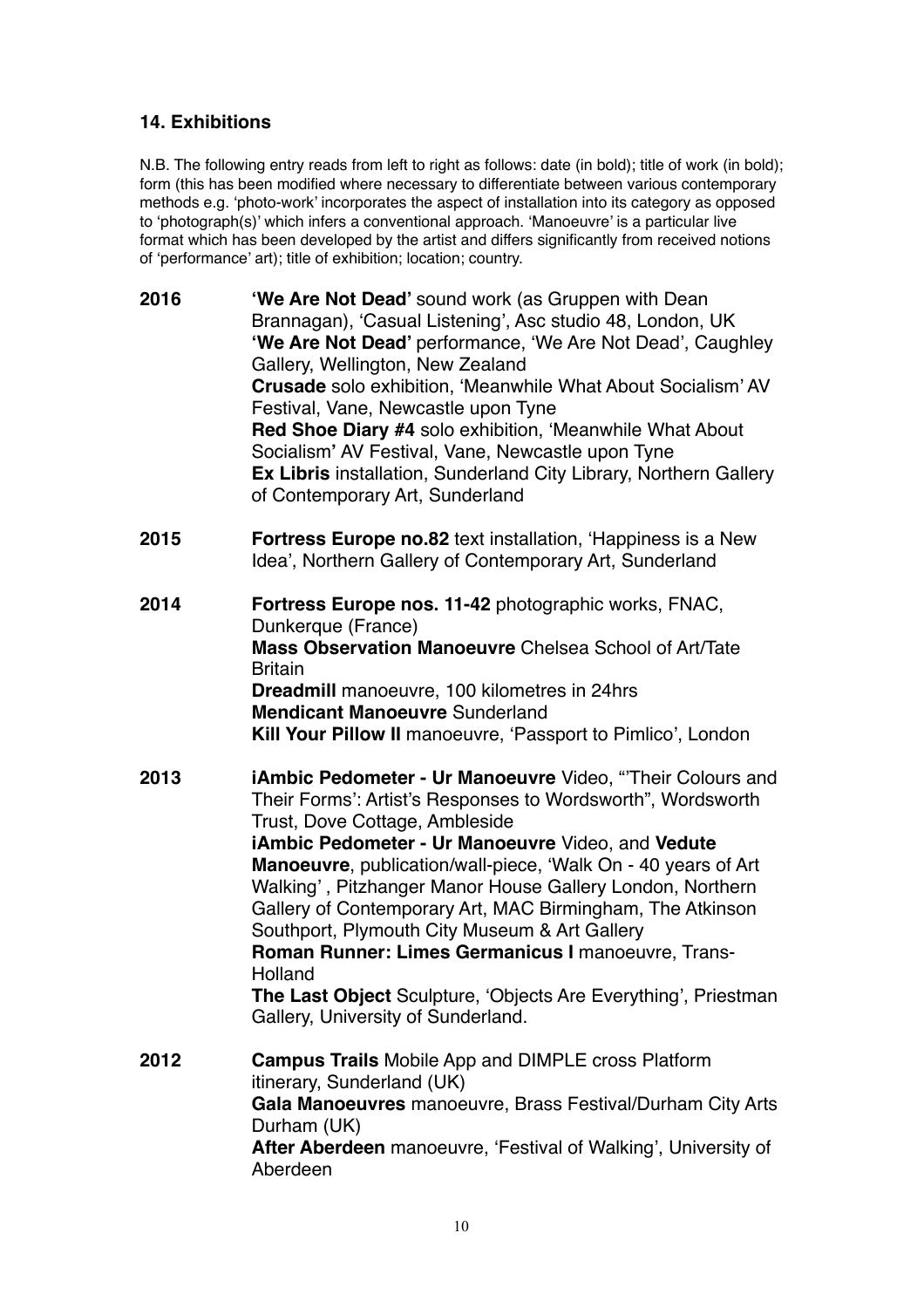**Tracing Lafia** curated exhibition, Priestman Gallery, University of Sunderland **2011 Fortress Europe 11-42** exhibition 'Eclipse' la Galerie l'Aquarium, Valenciennes (Fr) **Gala Manoeuvres** manoeuvre, Brass Festival/Durham City Arts Durham (UK) **Vedute Manoeuvre** manoeuvre and publication, 'The Knowledge', Gervesuti Foundation, 54<sup>th</sup> Venice Biennale **Lowry Manoeuvre** manoeuvre, 'Sunderland Airshow', Sunderland (UK) **2010 Wand:** *Walk***shop** exhibition, performance, 'Ambulation Festival' Plymouth Arts Centre (UK) **2009 English Anxieties** solo exhibition including photographs, curated artefacts, publication, Hansard Gallery, Southampton (UK), 'London Art Book Fair', Whitechapel Art Gallery, London (UK) [http://www.hansardgallery.org.uk/exhibition/archive/2009/anxieties\\_hidden.htm](http://www.hansardgallery.org.uk/exhibition/archive/2009/anxieties_hidden.htm) [http://www.re-title.org/exhibitions/archive\\_johnhansardgallery5944.asp](http://www.re-title.org/exhibitions/archive_johnhansardgallery5944.asp) **Red Notebook Manoeuvre** manoeuvre, 'Shift Time Festival', Shrewsbury (UK) **Sylvan Manoeuvre** and **Host Manoeuvre** manoeuvres, 'Slow Time Festival', Huntly (UK) **The Selling of Fake Seditionaries** manoeuvre with Paul Maven, London (UK) <http://www.flickr.com/photos/sarahwishart/sets/72157622957377651/comments/> **2008 Meditations** 'Unpacking the Archive', 1:1 Projects (Rome) **Luddite Manoeuvre** manoeuvre, ROAM, Loughborough (UK) **Great Northern Coalfield** photographs, Institute of Contemporary Interdisciplinary Arts, Bath (UK) **New Work** solo exhibition including photographs, publications including: **Abendmusik** performance, **Floral Manoeuvre** manoeuvre ROOM gallery, London (UK) **Plebis Manoeuvre**, One:One projects, Rome (Italy) **Great Northern Coalfield** photographs, Durham Art Gallery, Durham (UK) **Waeramuda** painting gifted from city of Sunderland to twinned city of Harbin, China **English Anxieties** solo exhibition including photographs, curated artefacts, publication, Ffotogallery, Turner House gallery, Penarth, Wales (UK) [http://www.ffotogallery.org/exhibition.php?ex\\_id=337&p=](http://www.ffotogallery.org/exhibition.php?ex_id=337&p)

<http://www.metro.co.uk/metrolife/583250-tim-brennan-plays-on-english-anxieties>

**2007 Monere Manoeuvre** manoeuvre, ICA, London (UK) **Performing Northumbria** performance, Arnolfini, Bristol (UK) **The NORTH** Northern Art Prize, Leeds Art Gallery (UK)

<http://www.culture24.org.uk/art/art50834>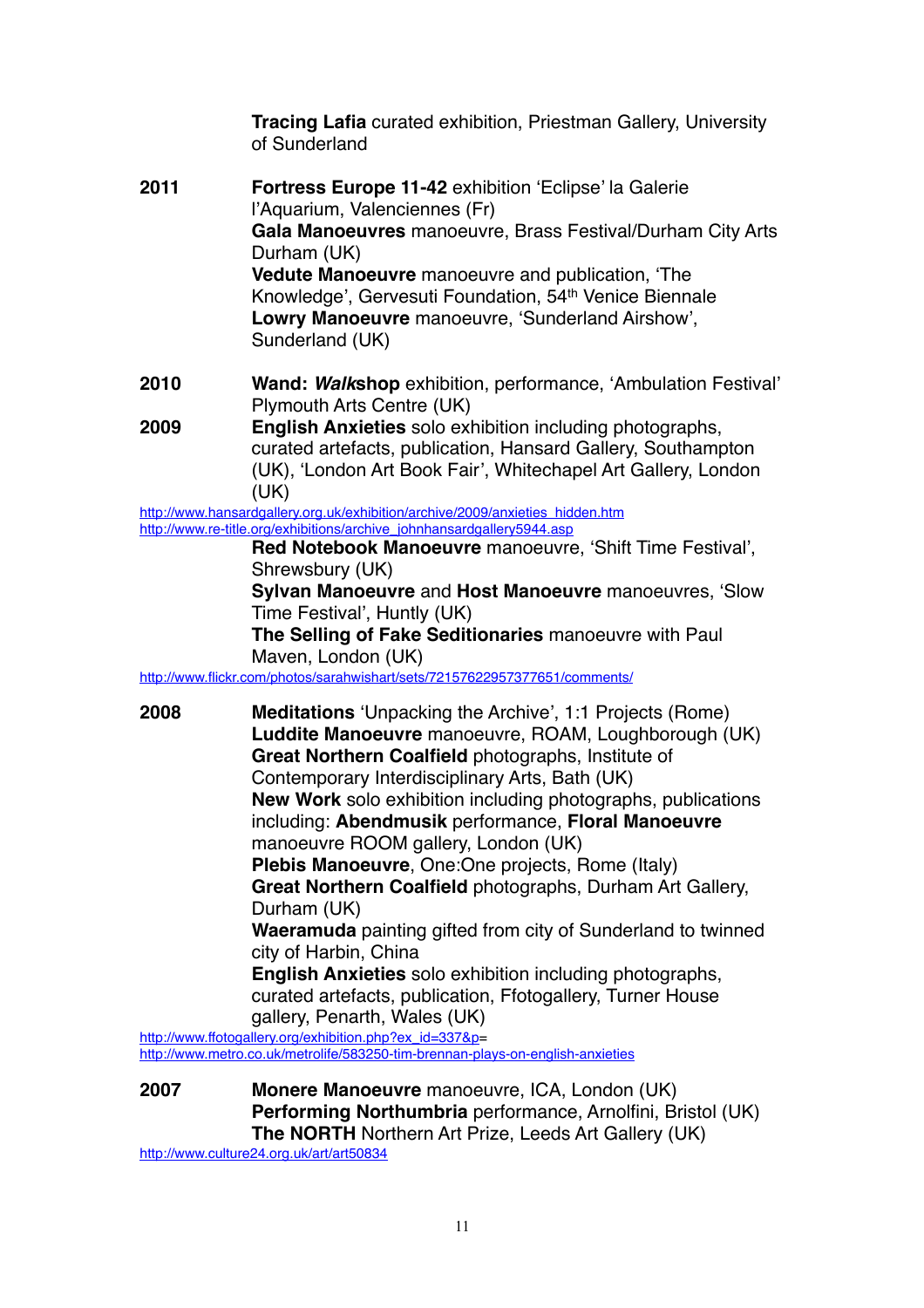**A Piece of Coal** watercolour in 'Brewed in the Republic of Sunderland'/Museum Vaults Gallery Museum Vaults, Sunderland (UK)

**2006 The NORTH** one person exhibition (photography, painting and curated works). Northern Gallery of Contemporary Art, Sunderland. Touring to Spacex, Exeter; University of Aberdeen (UK)

<http://spacex.org.uk/exhibitions/tim-brennanthe-north16-december-2006-24-february-2007/>

**Promenade** manoeuvre Blackpool Museum of Contemporary Art (UK)

**2005 Belgrade Studiorum** discursive performances Museum of Contemporary Art, Pedagogic Museum, Belgrade (Serbia)

<http://www.undo.net/cgi-bin/undo/pressrelease/pressrelease.pl?id=1136900599&day=1135033200> **Red Shoe Diary #4** Hull Art Lab, Hull (UK)

**Curating Degree Zero** International Project Space, UWE, Birmingham (UK)

**Performing Northumbria** performance, 'Navigate' Baltic Gateshead (UK)

[http://archive.balticmill.com/index.php?access=&itemid=33859&fromsearch=tim](http://archive.balticmill.com/index.php?access=&itemid=33859&fromsearch=tim%2520brennan&position=4&numresults=23&start=&tab) %20brennan&position=4&numresults=23&start=&tab=

**Aurora** with Dean Brannagan, 'There Is Always An Alternative' Temporary - Contemporary, London (UK); International 3, Manchester (UK) [http://archive.balticmill.com/index.php?itemid=37813&fromsearch=tim](http://archive.balticmill.com/index.php?itemid=37813&fromsearch=tim%2520brennan&position=14&numresults=23&start=&tab)

%20brennan&position=14&numresults=23&start=&tab=

**2004 Peterlee Project 1976-2004** (by Stuart Brisley), Curation, exhibition, Reg Vardy Gallery, University of Sunderland (UK) **Performing Northumbria: A Black Box** manoeuvre sculpture/archive, Northern Gallery of Contemporary Art, Sunderland (UK)

**Performing Northumbria: A White Paper Tabled** sculptural performance/installation, Northern Gallery of Contemporary Art, Sunderland (UK)

**Performing Northumbria: A Red Shoe Diary #2** performance, Northern Gallery of Contemporary Art, Sunderland (UK) **Performing Northumbria: A Red Shoe Diary #3** performance,

'Suicide of Objects' Catalyst Arts, Belfast (UK) **We Live in an Economy, Not a Nation** newspaper work with Kathy McArdle, 'Transact 2', Museum in Progress, Der Standard, Austria, 'Suicide of Objects' Catalyst Arts, Belfast

(UK)

**2003 A Scrip (Performing Northumbria)** manoeuvre, Roker Beach to St.Peter's, Monkwearmouth, Sunderland (UK) **The Curationist Manifesto** text-work, publisher: Information as **Material Museum of Angels** manoeuvres, British Museum, London (UK)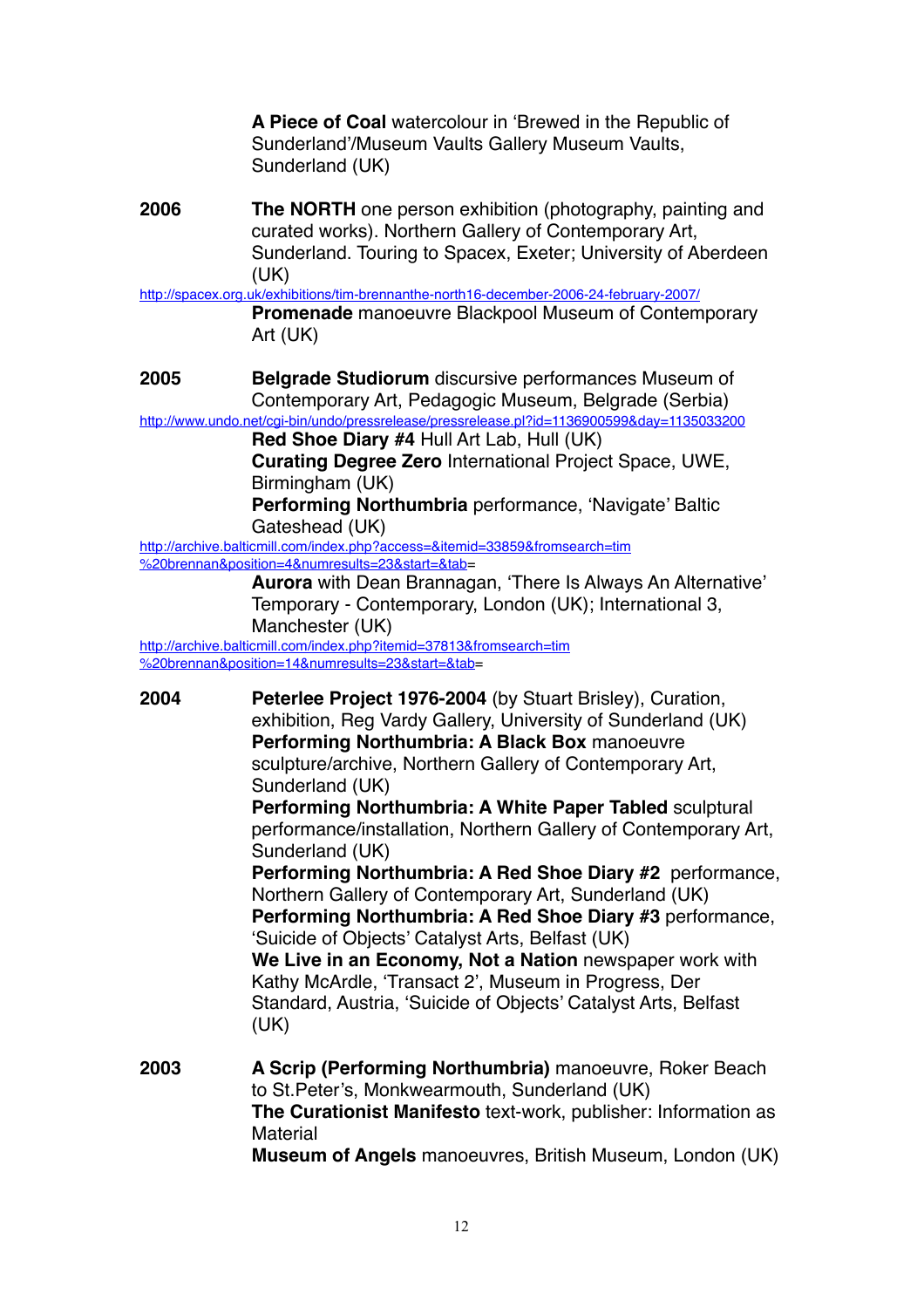**Museum of Angels: A Guide to the Winged Creatures in the British Museum** artist book, publisher: Gli Ori (launched at Venice Biennale, Italy, 2003). **Being a Communication between Ash Brooke Tempel and** 

**the British Museum** texts, drawings, communications, 'Imaging London' Houldsworth Fine Art, London (UK)

**Radical Ramblers of Northumbria (Performing Northumbria)** manoeuvre, Sunderland to Cox Green (UK)

**Radical Ramblers of Northumbria (Performing Northumbria)**  manoeuvre, Cox Green to Durham Cathedral (UK)

**Being the Anticipated Journal of a Walk from Ash Brooke Tempel to Cairn T** texts/paper weight, 'Definitively Provisional' Whitechapel Project Space, London (UK)

**Vive L'Indifference** chapter contribution in 'Conversation Pieces: Pavel Büchler' ed. Martin Vincent, publisher: i3 **Vive la Curationisme** 'Gustav Metzger Symposium', Atlantis

Gallery, London (UK)

**Inside My Head: Theorem 1** drawing, 'A Midsummer Night's Exhibition' International 3, Manchester (UK)

**Appian Manoeuvre: Platform#1' (Performing Northumbria)** via Appia, Rome (Italy)

**Appian Manoeuvre: Platform#2' (Performing Northumbria)** York College Gallery, York (UK)

**City of Angels** manoeuvre, 'Art Weekender', Sunderland (UK) **Mercator Manoeuvre** manoeuvre, The Royal Society of Geographers and British Society of Geographers, London (UK) **Performing Northumbria: Martin Brennan A&B** performance, Bromtom Cemetery, London (UK)

**Performing Northumbria: A Red Shoe Diary** performance, 'Anti-Panto' Floating IP, Manchester (UK)

**2002 Curationism - The Nu-Curator as Performer** text-work in ed. Simon Morris 'Interpretations 2' publisher: Information as Material (UK) **Das Rheingold** installation, Symptom of the Universe, Manchester (UK) **Blackest Pool** text-work in ed. David Blamey 'Here, There, Elsewhere', publisher: Open Editions (UK) **World Atlas** prepared book, 'Here, There, Elsewhere' (exhibition), London Print Studio Gallery (UK) **Sectoral Shit** sculpture/mail-art, 'Private' Views, London Print Studio Gallery (UK) **The Republic of Atlantis** discursive performance, 'New Visions 2', National Maritime Museum, London (UK) <http://www.nmm.ac.uk/explore/art/new-visions/tim-brennan-the-republic-of-atlantis> **Vinylarium (Performing Northumbria)** exhibition, Reg Vardy Gallery, University of Sunderland (UK)

<http://www.flickr.com/photos/markscott/116498601/>

**Ligne de Foi** manoeuvre, Chillington Hall, Staffordshire (UK) **Ligne de Foi** with Gérard Mermoz (Semiographics), publication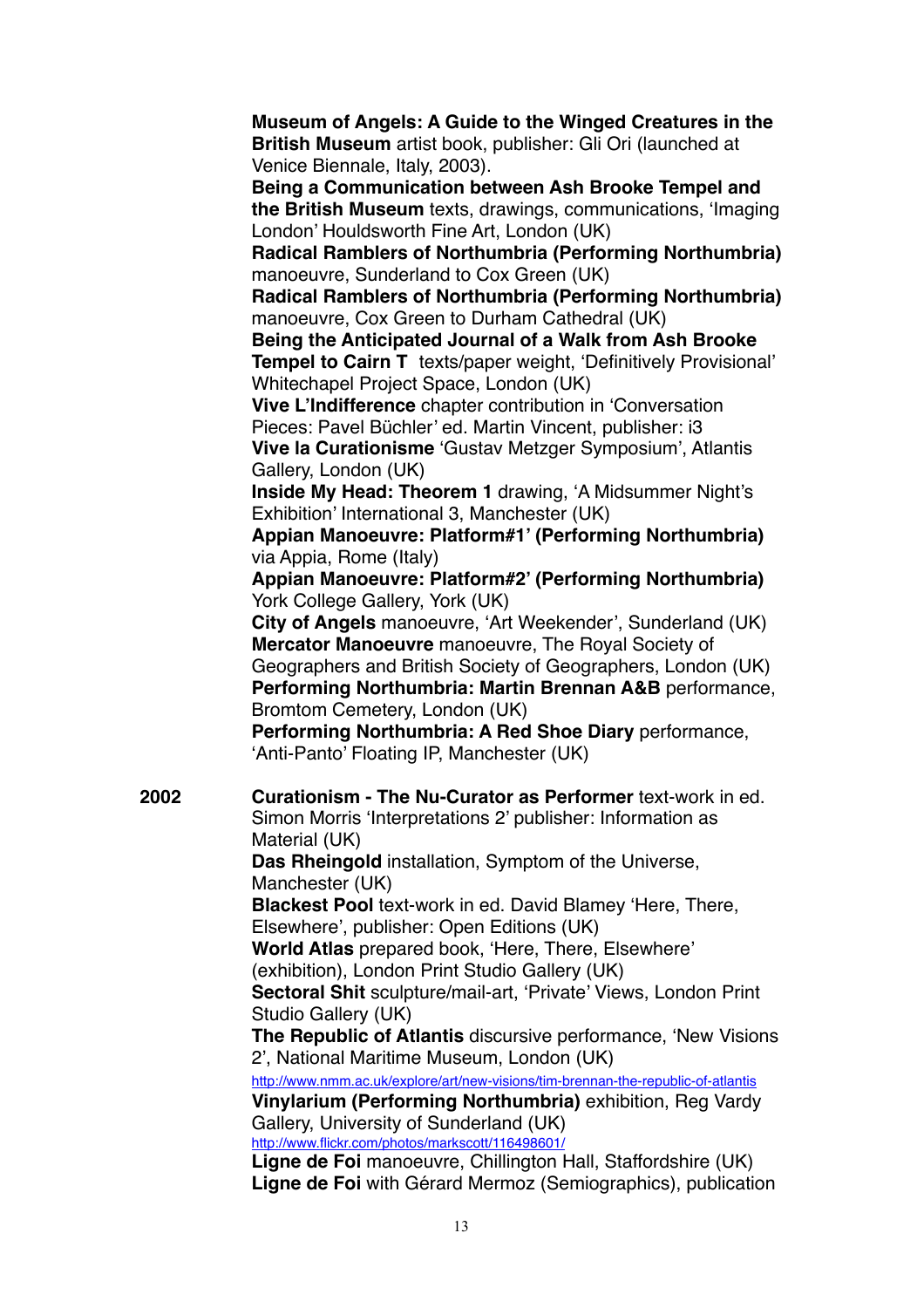## **Peregrination #1 (Performing Northumbria)** with Mike McHugh, St. Peter's Monkwearmouth, Sunderland to site of St. Hilda's, Hartlepool (UK) **Curationism - The Nu-Curator as Performer** text-work, 'Strike' Wolverhampton Art Gallery (UK) **The Antiquary (Performing Northumbria)** manoeuvre, Sunderland (UK) **A Weave** manoeuvre 'Raphael Samuel's London' Bishopsgate Institute, London (UK) **A Phonic Track (Performing Northumbria)** manoeuvre, Sunderland (UK)**2001 Blood Eagle** wall-work, 'Post-Viral', 291 Gallery, London (UK) **3 Manoeuvres** manoeuvres, Compton Verney (UK) **Marginalia** prepared books, 'Day Tripper', The Stratford Gallery, Stratford (UK) **All the Anthems of The Soviet Union** readymade 'Record Collection', International 3, Manchester (UK) **Monument to the First Constellation** installation with Gary Kirkham, 'Making History', Burton-on-Trent (UK) with Gary Kirkham **My Wife's Book Collection** text-work, 'Bibliomania 2', **Not The MA in Curating** discursive performance, Project, Dublin (Eire) **<http://www.not-the-ma-in-curating.org>** (discontinued) website with Simon Morris, contributors: Rosse Yael Sirb, Andrea Phillips, Roman Vasseur, Esther Lydia Furley, Caitlin Ní Houlihan-Dickens, Amy Plant, Maurice O'Connell, Geoff Cox **Touring London** web-work, InIVA (UK) **Journal' and 'The Fourth Front: Voices for Text, Text for Transmission** performance writings, 'Day of the Unread', Library of Unpublished Books, Waterstones, Picadilly, London (UK) **We Live in an Economy, Not a Nation** newspaper work with Kathy McArdle, 'Transact 2', Museum in Progress, Der Standard, (Austria) **2000 Moon-Walk** book-work, '297x210', Arthouse, Dublin (Eire) **My Sisters Record Collection** process-sculpture, 'As It Is', Ikon, Birmingham (UK) **Arcus** manoeuvre, Temple Bar Gallery & Studios, Dublin (Eire) **Shepherds of Arcadia** manoeuvre, Millennium Intervention Group, Pavillion, Leeds (UK) **Manifest** 'Intermedia 2000', Triskel Arts Centre, Cork (Eire) **Consistency** prepared book, 'In Consistency II', Arthouse, Dublin (Eire) **Triad** prepared books, Ikon Touring, Birmingham (UK) **Journal** performance writing, Mobile Library, London (UK) **Reading Capital** prepared book, 'You Are Here', Holden Gallery, Manchester (UK)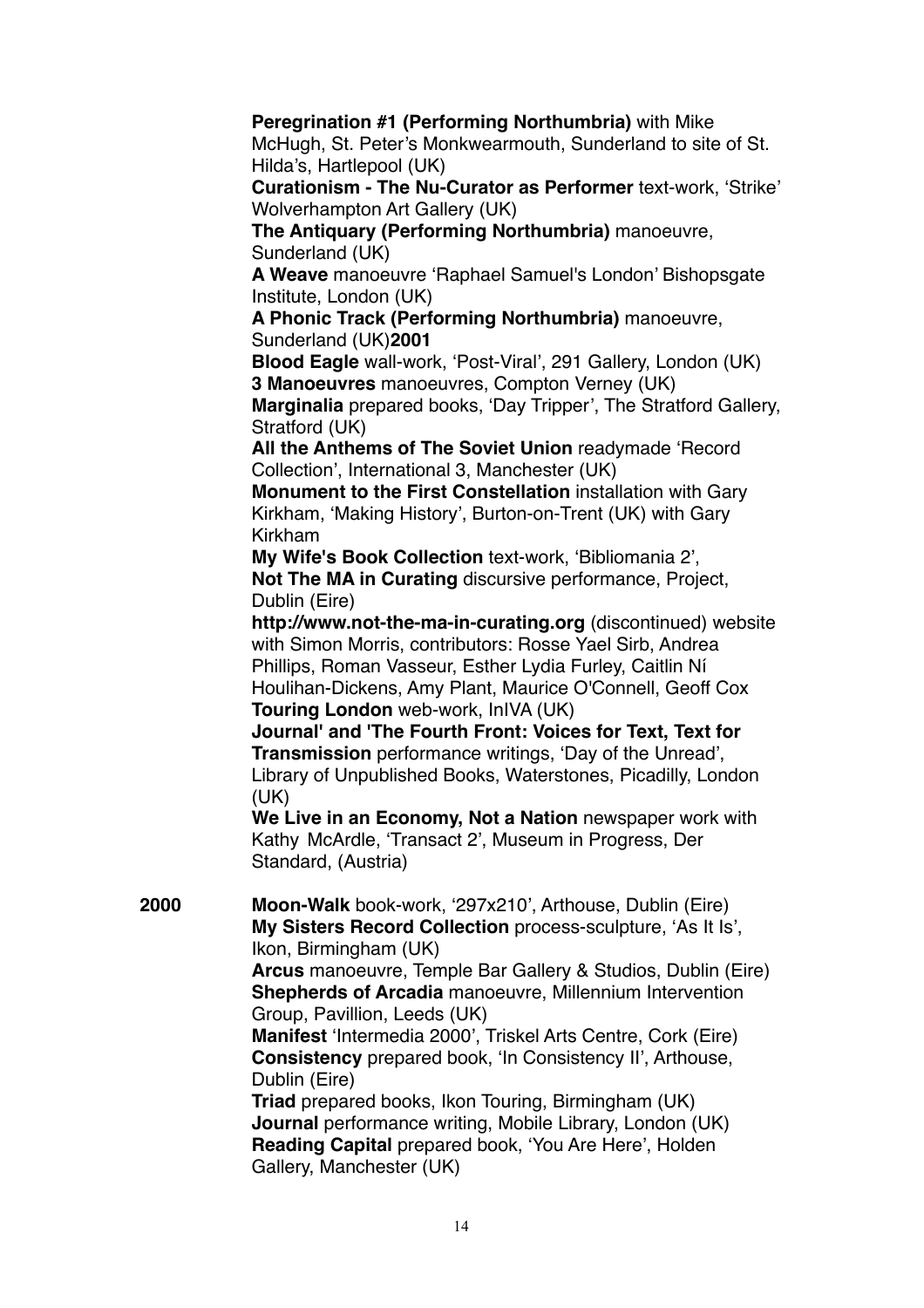| 1999 | Rough Guide to Brindleplace 5 manoeuvres, Ikon Gallery,                                                                            |
|------|------------------------------------------------------------------------------------------------------------------------------------|
|      | Birmingham (UK)<br>Manifest Publication marking the 1 50th anniversary of the                                                      |
|      | 'Communist Manifesto' (Working Press)                                                                                              |
|      | Manifest Installation for Rich Mix festival, London (UK)                                                                           |
|      | Manifest co-design of Manifest website browser with Ade Ward                                                                       |
|      | and Geoff Cox.                                                                                                                     |
|      | Prospectus Guidebook for Norbury Park/Mole Valley Gap,                                                                             |
|      | <b>Surrey County Council (UK)</b>                                                                                                  |
|      | Walk contribution to '297x210' for Arthur R Rose Gallery,<br><b>Exhibited at Firestation Studios Dublin (Eire)</b>                 |
|      |                                                                                                                                    |
| 1998 | Lines of Desire manoeuvres, Henry Moore Institute, Leeds<br>(UK)                                                                   |
|      | The Street manouevre, Souvenirs, Museum Street, London<br>(UK)                                                                     |
|      | <b>Academic Diary edition of 6 artists books, Multiples, Temple</b><br>Bar Gallery, Dublin (Eire)                                  |
|      | Fortress Europe photographs, l'Hippodrome de Douai, Douai,                                                                         |
|      | (France)                                                                                                                           |
| 1997 | <b>Emporium manoeuvre residency, Camerawork (UK)</b>                                                                               |
|      | A Cut manoeuvre, Royal London Hospital Camerawork, London                                                                          |
|      | (UK)                                                                                                                               |
|      | I Sight/Death Site performance, Winchester School of Art (UK)                                                                      |
|      | <b>Islandsmanoeuvre, Exeter School of Art, Plymouth University</b>                                                                 |
|      | (UK)<br>Work in Faith, Faith in Work manoeuvre, Summer Collection,                                                                 |
|      | South London Gallery, London (UK)                                                                                                  |
|      | Bradford Atlas: Lost Empires; Salt Air, Salt March;                                                                                |
|      | <b>Industrial Steps</b> manoeuvres, Gallery One, Bradford (UK)                                                                     |
|      |                                                                                                                                    |
| 1996 | <b>One &amp; The Same</b> readings, 'The Spuggies are Fledged',<br>Morden Tower, Newcastle upon Tyne (UK)                          |
|      | A Weave readings, Morden Tower, Newcastle upon Tyne (UK)                                                                           |
|      | Dislocation, In Sanitorium manoeuvre, Camerawork, London                                                                           |
|      | (UK)                                                                                                                               |
|      | <b>Crusade</b> manoeuvre, (Jarrow, Chester-le-Street, Ferryhill,<br>Darlington, Northallerton, Ripon, Harrogate, Leeds, Wakefield, |
|      | Barnsley, Chesterfield, Northampton, Bedford, Luton, St. Albans,                                                                   |
|      | Edgware, Marble Arch, House of Commons, Camerawork,                                                                                |
|      | London. 'The Jarrow Festival', Bede Gallery, South Tyneside                                                                        |
|      | (UK)                                                                                                                               |
|      | http://archive.balticmill.com/index.php?access=&itemid=33875&fromsearch=tim<br>%20brennan&position=2&numresults=23&start=&tab=     |
|      |                                                                                                                                    |

**1995 February 2nd** performance, Old Plaster Room, Dartington College of Art, Devon (UK) **Fortress Europe no.81** photo-text, Versus magazine (4)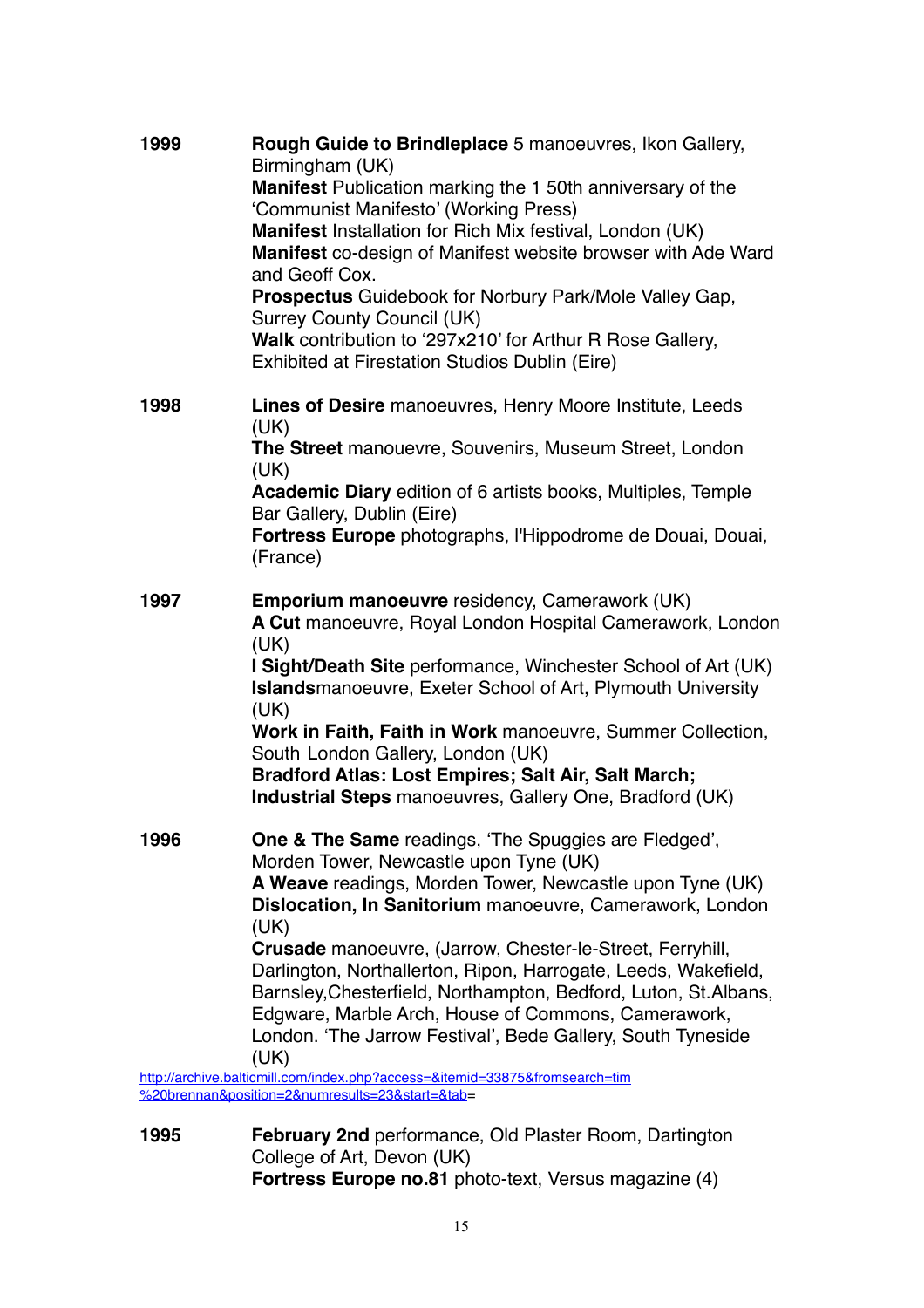|      | <b>IX</b> sculptural works, with Ian Gregory, Spacex, Exeter (UK)<br>Forum manoeuvre, Brutus Bridge, Totnes, Devon (UK)<br>Relocations manoeuvre, The Peace Process, Ferens, Hull (UK)<br>http://www.a-n.co.uk/publications/article/93128/91712 |
|------|-------------------------------------------------------------------------------------------------------------------------------------------------------------------------------------------------------------------------------------------------|
|      | <b>Entartete Kunst</b> photo-text, 'Art Criticism & Theory' journal<br>Walks On Water manoeuvre, Still Water, Leeds City Art Gallery<br>(UK)                                                                                                    |
|      | Luna Mare Muscoviae readings, Morden Tower, Newcastle<br>upon Tyne (UK)                                                                                                                                                                         |
|      | Dislocation, Friern: A Common Treasury manoeuvre with<br>Camerawork/MIND in Camden, Friern Hospital, London (UK)                                                                                                                                |
| 1994 | <b>Insiders</b> manoeuvre, 'Outsiders', Camerawork/Cable St.<br>London (UK)                                                                                                                                                                     |
|      | Fortress Europe nos.65-71 sculpture & photographic works,<br>Dartington Gallery, Devon (UK)                                                                                                                                                     |
|      | A Banana Republic performance, (PSW), Spacex, Exeter (UK)<br>The Royal Chamber performance with Gillian Dyson, Violence<br>of the Imagination, Zap Club, Brighton (UK)                                                                          |
|      | <b>Conversations with Louis Althusser &amp; Charlotte Corday</b><br>performance (PSW), Caen (France)                                                                                                                                            |
|      | <b>Conversations with Charlotte Corday &amp; Louis Althusser</b><br>performance (PSW), Bethune (France)                                                                                                                                         |
|      | Fortress Europe no.72 performance (PSW), Fribourg<br>(Switzerland)                                                                                                                                                                              |
|      | The Occident & Other Orientations performance-photography<br>with Clare Brennan, Kurdistan Nov. '94, Dartington Gallery,<br>Devon (UK)                                                                                                          |
|      | A Royal House manoeuvre (PSW), Arnolfini Live, Fishponds<br>Housing Estate, Bristol (UK)                                                                                                                                                        |
| 1993 | A\$under manoeuvre, Cardboard City, London (UK)                                                                                                                                                                                                 |
|      | Auto performance, Ripple Effect, ICA, London (UK)<br><b>Exhallations</b> Fortress Europe Nos.62-63' performic lecture as                                                                                                                        |
|      | Performance South West (PSW), NRLA, ICA, London (UK)<br>A Home Office, Fortress Europe no.61 performance, The<br>Showroom, London (UK)                                                                                                          |
|      | Floe performance, 'Melting Time', Overgaden, Copenhagen<br>(Denmark)                                                                                                                                                                            |
| 1992 | Walking, Talking, Beating performance with Gillian Dyson,<br>Gallery Fisch, Braunschweig (Germany)                                                                                                                                              |
|      | A Foreign Office, Fortress Europe No.58 performance, De<br>Achterstraat, Hoorn (Neths)                                                                                                                                                          |
|      | Fortress Europe No.59 performance, 'Interzone', Quebec,<br>(Canada)                                                                                                                                                                             |
|      | Fortress Europe No.60 performance, Saw Gallery, Ottawa,<br>(Canada)                                                                                                                                                                             |
|      | Fortress Europe nos. 11-42 photographic works, 'Festival de<br>Lille', Palais de Ricour, Lille (France)                                                                                                                                         |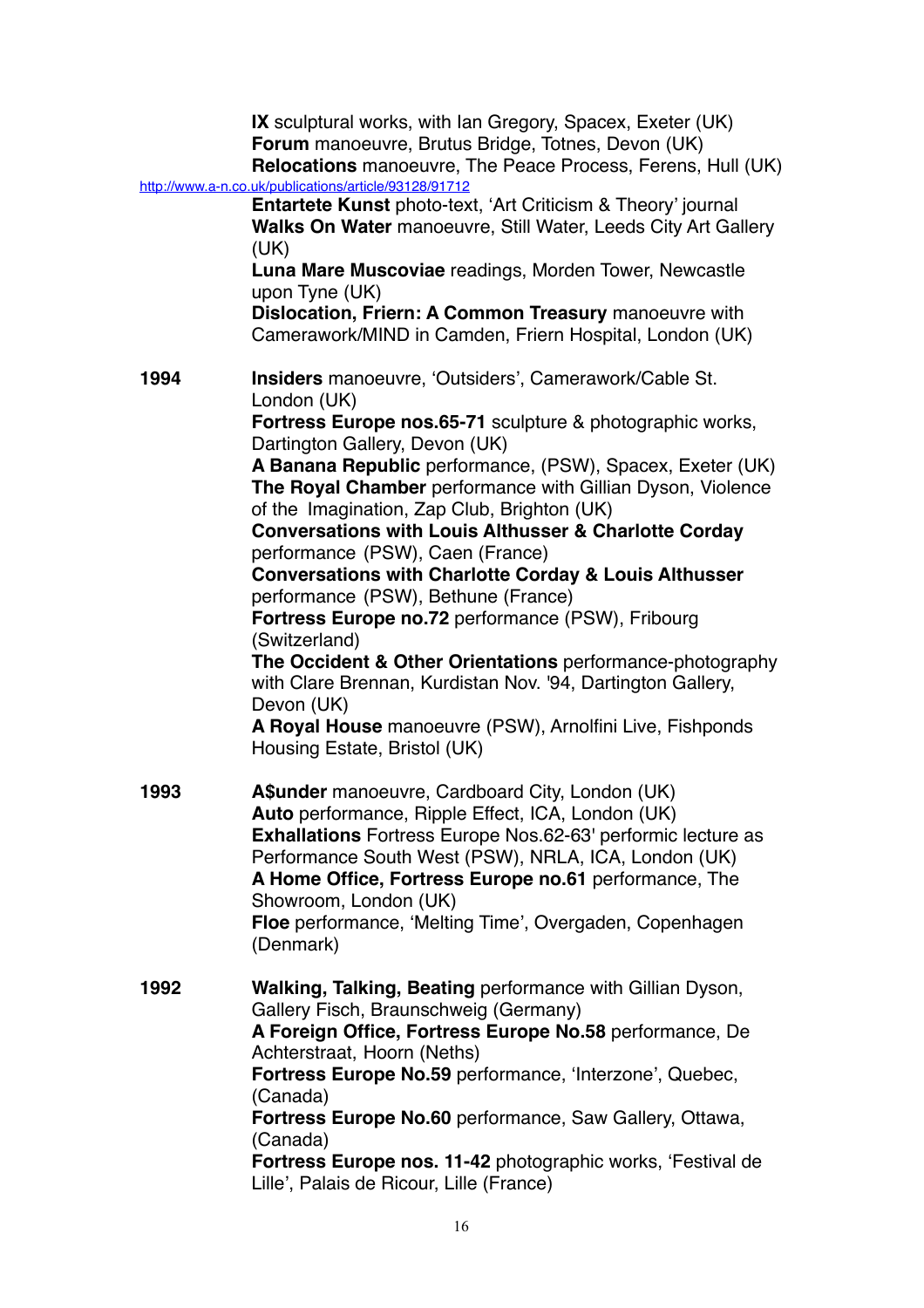| 1991 | The Double Silent installation with Dean Brannagan, Multiples,<br>Jan Van Eyck Akademie, Maastricht (Neths)<br>At The Point Of Engagement performance with Dean<br>Brannagan, Moltkerie Werkstatt, Cologne, (Germany)<br><b>Fortress Europe no.10</b> installation, Bethune (France)<br>Fortress Europe nos. 11-42 photographic works, Bethune<br>Centre Regional de la Photographie, Douchy Les Mines<br>(France)<br>Post Festum Fortress Europe no.43 installation with Gareth<br>James, Bethune (France)<br>Proletary performance, Regroup, Arched Space, London (UK)<br>Black Reaction performance, W139, Amsterdam (Neths).<br>Fortress Europe No.56 performance with Katia Jaworska,<br>B.W.A., Lublin (Poland)                                                                                                                                                                                                                                                                               |
|------|-----------------------------------------------------------------------------------------------------------------------------------------------------------------------------------------------------------------------------------------------------------------------------------------------------------------------------------------------------------------------------------------------------------------------------------------------------------------------------------------------------------------------------------------------------------------------------------------------------------------------------------------------------------------------------------------------------------------------------------------------------------------------------------------------------------------------------------------------------------------------------------------------------------------------------------------------------------------------------------------------------|
| 1990 | <b>Interstice</b> performance with Nicholas Lowe, Act-up, Diorama,<br>London (UK)<br>Naturgeschichte, A Natural Selection photo-installation, UCL,<br>London (UK)<br><b>Activity at Short Range performance with Human Performance</b><br>Laboratory, 'Test 7' Hull (UK)<br>Activity at Short Range no.2 performance with John Jordan,<br>'Sheffield Media Show' (UK)<br>The State Welfare Project photo-text, 'AND The Journal of Art<br>Education'<br>Fortress Europe installation, UCL, London (UK)<br>Of Private Property & Public Insubordination performance,<br>AVE, Arnhem, (Neths)<br><b>Ourselves Alone</b> performance, Post Morality, Kettles Yard &<br>Cambridge Darkroom (UK)<br>The List performance, The Desk Project, W139, Amsterdam<br>(Neths)<br><b>Fortress Europe no.7</b> performance, Oceaan, Arnhem, (Neths)<br>Kein(e) Prozess(ion), Fortress Europe no.8 installation,<br>Arched Space, London (UK)<br>Fortress Europe no.9 performance, VIP Film 8, Berlin,<br>Germany. |
| 1989 | Whitewash & Black Propaganda performance with David<br>Coxon, Sheffield Media Show (UK)<br>Intervention performance, 'Sheffield Media Show' (UK)<br>The State Welfare Project installation, Hull; Open Hand<br>Studios, Reading (UK)<br>Naturgeschichte Bureaukratie performance, 'Ripple Effect',<br>ICA, London (UK)<br><b>Impasse</b> performance with David Coxon, 'Artists and War',<br>Ferens, Hull (UK)                                                                                                                                                                                                                                                                                                                                                                                                                                                                                                                                                                                      |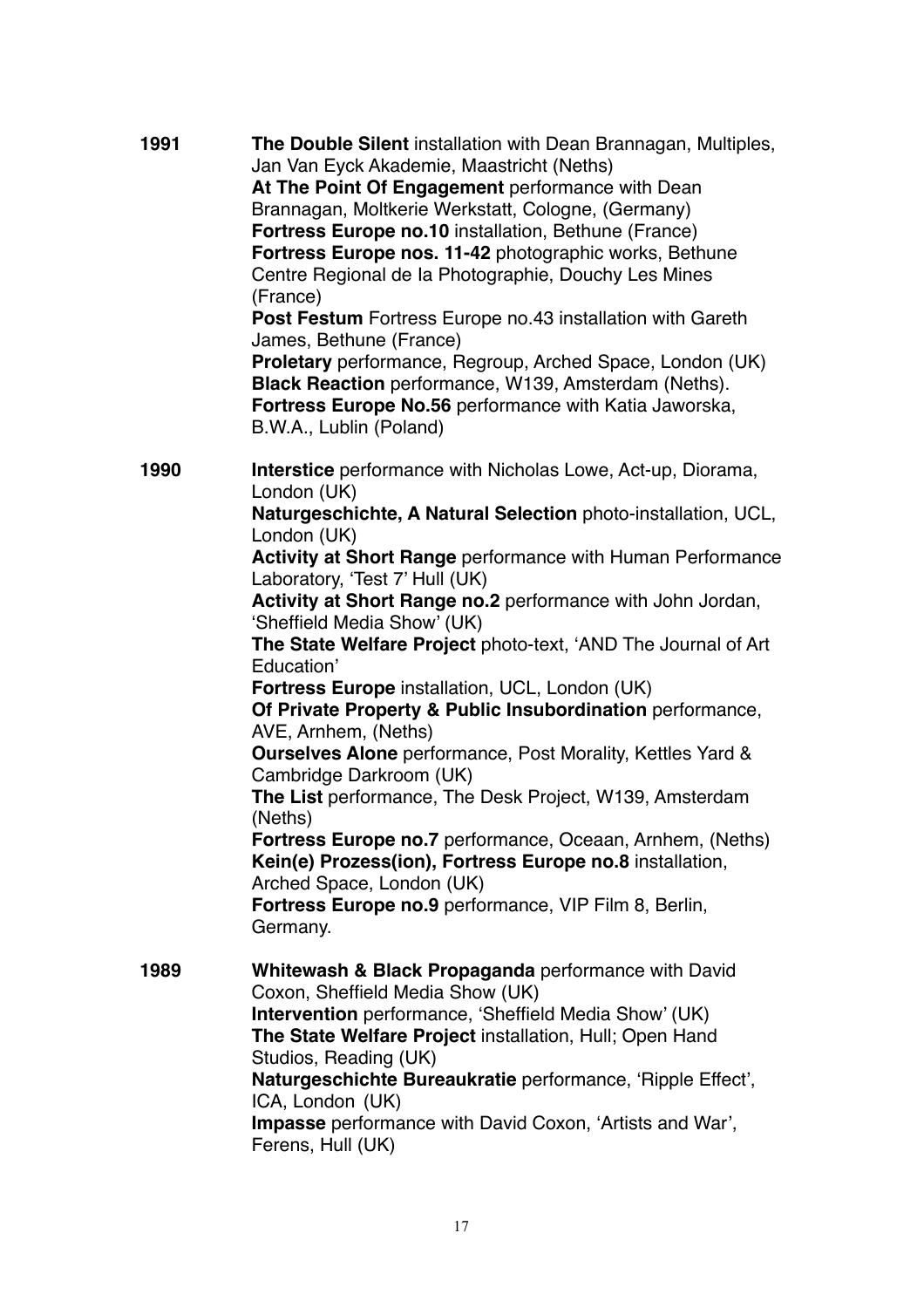|      | Ager Publicus exhibition with Gillian Dyson, Gallery NK,<br>Bergen, Norway<br>The British Camp photo-works with Simon Drury, 'Staged for<br>Bulgaria', touring Bulgaria and Leicester Picture House<br><b>Obleute</b> performance with Gillian Dyson, 'Windfall '98', Bremen,<br>Germany<br>Free State performance, 'Audio-Visual Experimental' (AVE),<br>Arnhem, (Neths)                                                                                                                                                                                                                                                                                                                                                      |
|------|--------------------------------------------------------------------------------------------------------------------------------------------------------------------------------------------------------------------------------------------------------------------------------------------------------------------------------------------------------------------------------------------------------------------------------------------------------------------------------------------------------------------------------------------------------------------------------------------------------------------------------------------------------------------------------------------------------------------------------|
| 1988 | Taut performance with Artworks, Ferens, Hull, 'Sheffield Media<br>Show', Newcastle Polytechnic, 'National Review of Live Art'<br>(NRLA), Nottingham (UK)<br>Automatic Material photographs & text with Simon Drury,<br>Newcastle Polytechnic (UK)<br>The People's Flag? tape-slide, London Film-Makers Co-op<br>(UK)<br>Is This England? performance, 'The Blue Line Project', Hull<br>(UK)<br>The British Camp performance-installation, Hull (UK)<br>Four Postcards postal-works, 'Seven Days For New Thinking',<br>Free International University, London (UK)<br>219 A Situation performance with Artworks, (NRLA) Third Eye<br>Centre, Glasgow (UK)<br>Physical Minimum performance, Transmission Gallery,<br>Glasgow (UK) |
| 1987 | <b>Torchbell</b> performance, Sheffield Media Show (UK)<br>Material Investigation performance, Events Week, Hull (UK)<br>Floorwork photo-work with Simon Drury, H.C.H.E., Hull (UK)<br>Drums Along The Humber performance with Paul Burwell, Hull<br>(UK)<br>Performance photographs with Simon Drury, Posterngate<br>Gallery, Hull (UK)<br>Material Metaphor performance, Outsiders, Ferens, Hull (UK)                                                                                                                                                                                                                                                                                                                        |
| 1986 | Cradle performance, Hull (UK)<br>The Great Learning performance, 'Eye Music', Ferens, Hull<br>(UK)                                                                                                                                                                                                                                                                                                                                                                                                                                                                                                                                                                                                                             |

- **15. Video Works**
- **2016 Wintereisse** with Dean Brannagan
- **2015 Ungeistun** with Dean Brannagan 2.49 mins
- **2011 iAmbic Pedometer** action for iPhone camera
- **1992-2014 Venter Loqui** with Dean Brannagan 13 mins
- **1997 A Foreign Office/Fortress Europe no 58** VHS 15 mins
- **1996 Transitions** with Matt Edgar, VHS/U-matic 20 mins
- **1995 Dislocation** VHS 15 mins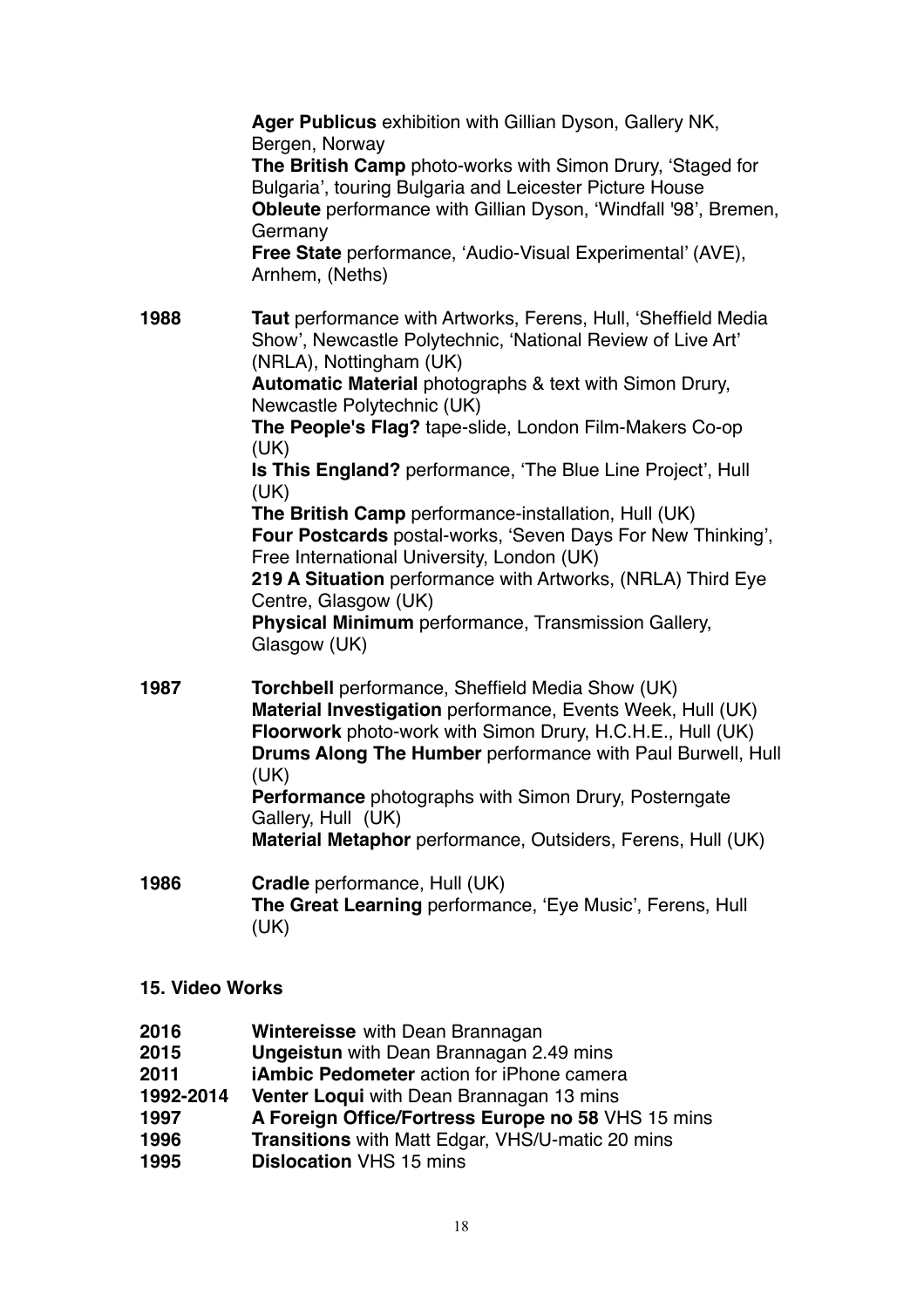- **1995 Indiscipline/Discipline** action for camera, interview with Hilary Keen, VHS 15 mins
- **1994** A Royal House VHS 10 mins.
- **1994 February 2nd** VHS 30 mins
- **1994** A Banana Republic' VHS 45 mins<br>**1993 Entente Cordiale** with Gillian Dys
- **Entente Cordiale** with Gillian Dyson, VHS 2 mins
- **1991 Fortress Europe no.57 VHS 15 mins<br><b>1990 On Movement & Matter with Dean Brand**
- **On Movement & Matter** with Dean Brannagan, U-Matic 8 mins
- **1990 In Activity** with Dean Brannagan,U-Matic/VHS, 14 mins
- **1990 Centrale 4- In Transit** VHS 10 mins

### **16. Audio works**

| 2016 | <b>Gruppen (with Dean Brannagan)</b>                                                               |
|------|----------------------------------------------------------------------------------------------------|
|      | https://soundcloud.com/user-241216491?utm_source=soundcloud&utm_campaign=share&utm_medium=facebook |
| 2002 | Vinylarium (Performing Northumbria) LP, Reg Vardy Gallery,                                         |
|      | <b>PN001</b>                                                                                       |
| 1990 | <b>Fortress Europe nos.1-5 with Melissa Arnison Newgass,</b><br>cassette format                    |

## **17. Artist Initiatives**

| 2008<br>2003-2009<br>1998<br>1993<br>1993-95 | <b>NOVEMBER</b> artist atelier/gallery, founder with Sarah Rumis<br><b>Radix NE</b> founder/Director with Stuart Brisley and Michele Allen<br><b>Deliverance Records Director.</b><br>Manoeuvre members when necessary, founder<br>Performance South West (PSW) principle practitioner, with |
|----------------------------------------------|----------------------------------------------------------------------------------------------------------------------------------------------------------------------------------------------------------------------------------------------------------------------------------------------|
|                                              | Sally Tallant, Gillian Dyson, Sally Morgan & Janet Hand.                                                                                                                                                                                                                                     |
| 1992-93                                      | <b>Regroup</b> principle practitioner, with Gillian Dyson, Dean                                                                                                                                                                                                                              |
|                                              | <b>Brannagan</b>                                                                                                                                                                                                                                                                             |
| 1990                                         | Human Performance Laboratory principle practitioner, with                                                                                                                                                                                                                                    |
|                                              | Gillian Dyson, Alex New, Dean Brannagan                                                                                                                                                                                                                                                      |
| 1989-91                                      | The State Welfare Project principle practitioner, with Simon                                                                                                                                                                                                                                 |
|                                              | Drury & Gillian Dyson.                                                                                                                                                                                                                                                                       |
| 1987-88                                      | <b>Artworks</b> principle practitioner, with Simon Drury, Mark Hudson<br>& John Wilson.                                                                                                                                                                                                      |

### **18. Discography**

**2002 Vinylarium (Performing Northumbria)** LP, Reg Vardy Gallery, PN001

From 1995-99 Brennan was a member of Burt Reynolds Five. In 1999 he was working with London based band Blunt.

**1999 Sonic Irrigation** Blunt EP (CD: BLOO1)